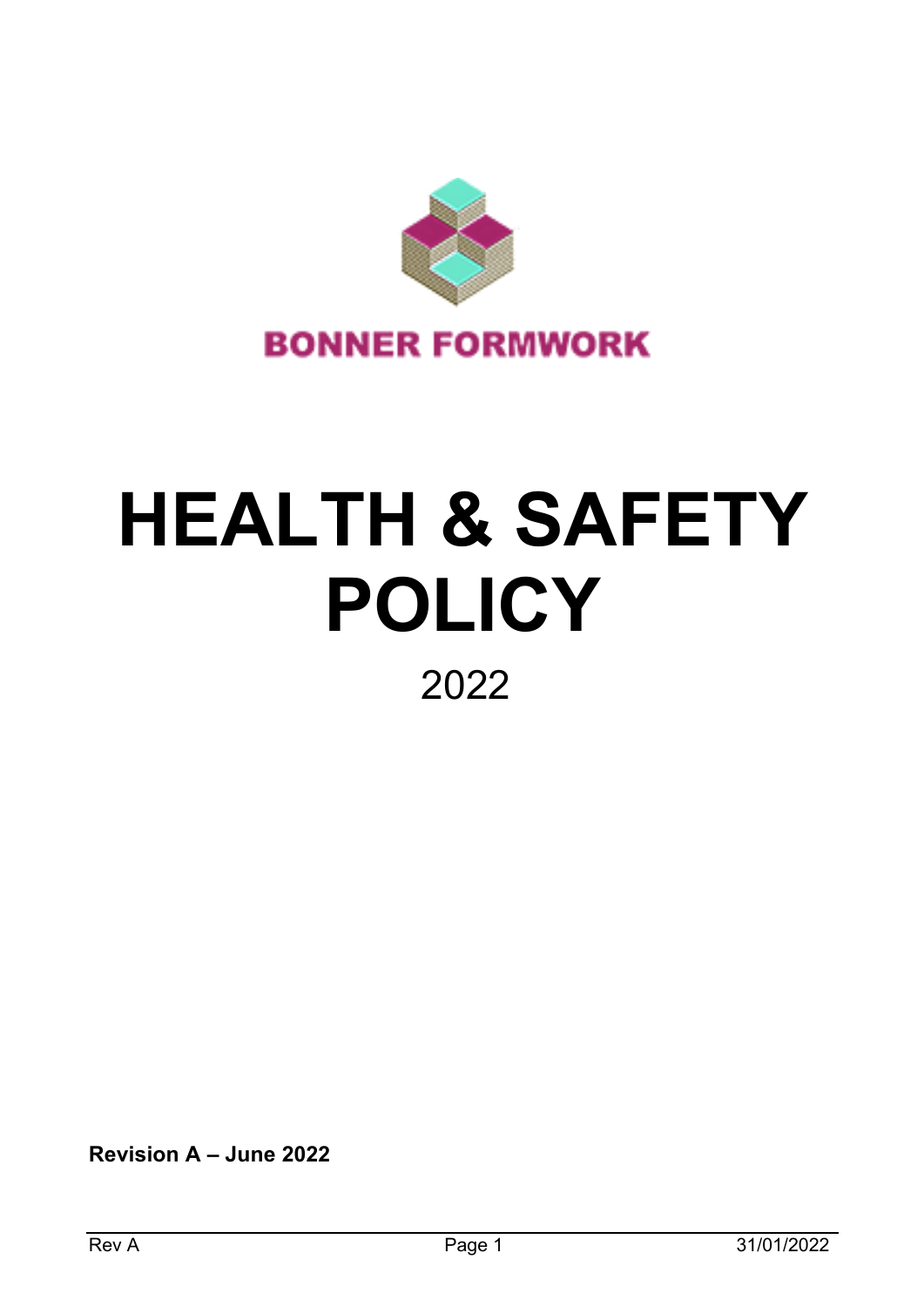# **BONNER FORMWORK**

**Holdshott House**

**Reading Rd**

**Heckfield**

**Hook RG27 0JZ**

**07532 443187**

**info@bonnerformwork.co.uk**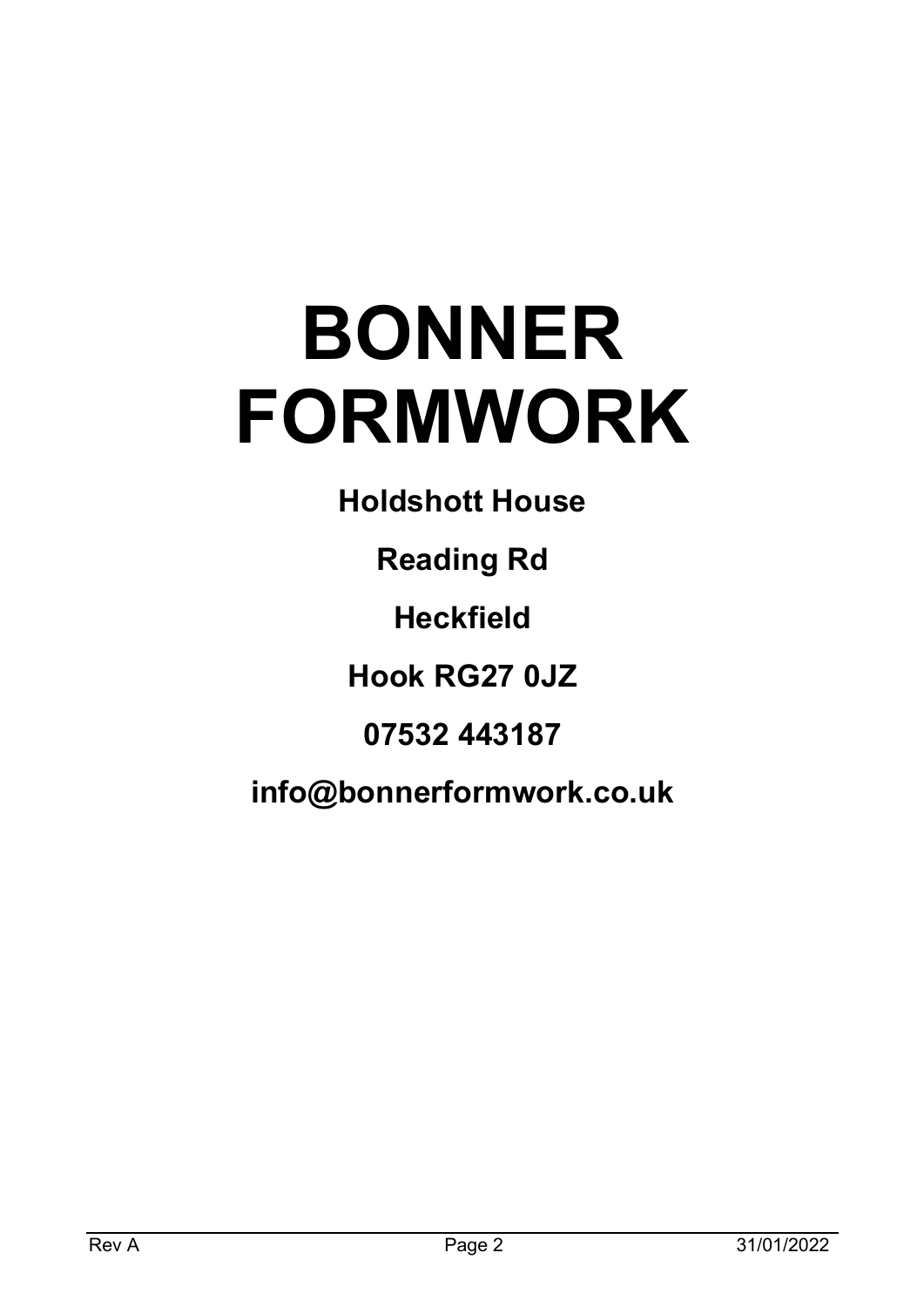# **Contents**

| 1.0  |  |  |  |  |
|------|--|--|--|--|
| 2.0  |  |  |  |  |
| 3.0  |  |  |  |  |
| 4.0  |  |  |  |  |
| 5.0  |  |  |  |  |
| 6.0  |  |  |  |  |
| 7.0  |  |  |  |  |
| 7.1  |  |  |  |  |
| 7.2  |  |  |  |  |
| 7.3  |  |  |  |  |
| 7.4  |  |  |  |  |
| 7.5  |  |  |  |  |
| 7.6  |  |  |  |  |
| 7.7  |  |  |  |  |
| 7.8  |  |  |  |  |
| 7.9  |  |  |  |  |
| 7.10 |  |  |  |  |
| 7.11 |  |  |  |  |
| 7.12 |  |  |  |  |
| 7.13 |  |  |  |  |
| 7.14 |  |  |  |  |
| 7.15 |  |  |  |  |
| 7.16 |  |  |  |  |
| 7.17 |  |  |  |  |
| 7.18 |  |  |  |  |
| 7.19 |  |  |  |  |
| 7.20 |  |  |  |  |
| 7.21 |  |  |  |  |
| 7.22 |  |  |  |  |
| 7.23 |  |  |  |  |
| 7.24 |  |  |  |  |
| 7.25 |  |  |  |  |
| 7.26 |  |  |  |  |
| 7.27 |  |  |  |  |
| 7.28 |  |  |  |  |
| 7.29 |  |  |  |  |
| 8.0  |  |  |  |  |
| 9.0  |  |  |  |  |
| 10.0 |  |  |  |  |
| 11.0 |  |  |  |  |
| 12.0 |  |  |  |  |
| 13.0 |  |  |  |  |
| 14.0 |  |  |  |  |
| 15.0 |  |  |  |  |
| 16.0 |  |  |  |  |
|      |  |  |  |  |
|      |  |  |  |  |
|      |  |  |  |  |
|      |  |  |  |  |
|      |  |  |  |  |
|      |  |  |  |  |
|      |  |  |  |  |
|      |  |  |  |  |
|      |  |  |  |  |
|      |  |  |  |  |
|      |  |  |  |  |
|      |  |  |  |  |
|      |  |  |  |  |
|      |  |  |  |  |
|      |  |  |  |  |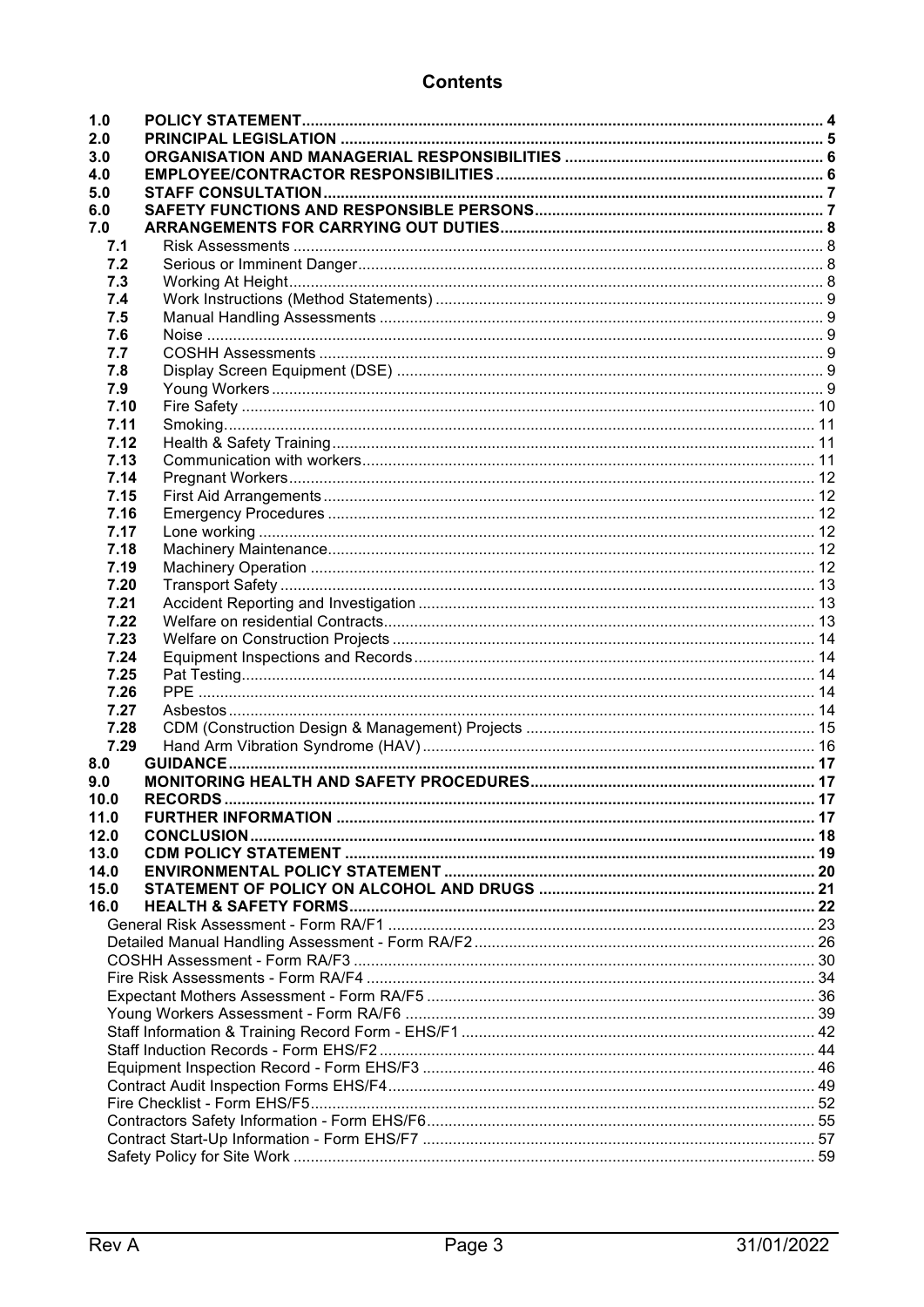#### **1.0 POLICY STATEMENT**

#### **GENERAL STATEMENT OF INTENT**

Bonner Formwork is committed to ensuring the safety of its employees, customers, members of the public and anyone else who are affected by our operations.

The company commits to operating in accordance with the Health and Safety at Worh (etc) Act 1974, The Management of Health & Safety Regulations 1999 and allother applicable regulations and codes of practice, so far as is reasonably practicable.

The management will ensure that significant risks are assessed and suitable and sufficient measures are adopted to allow each employee/contractor to carry out his/her duties safely and without risk to health. Suitable equipment will be provided and maintained in a safe condition, and safe systems of work will be devised.

The company shall strive to achieve continuous improvement in Health & Safety performance.

Bonner Formwork Management will provide all necessary resources including time to ensure that all Health and Safety matters are adequately funded. This includes, training, personal protective equipment, adequate equipment/tools, maintenance for this equipment, external advice where necessary and any other resource necessary to ensure the Health and Safety ot our staff.

Each employee/contractor will be made aware of his/her responsibility for his/her own health and safety and that of others. All employees/contractors will be given the opportunity to consult with the management on matters relating to Health & Safety, or to appoint a representative to do so.

Where necessary the company will arrange or provide suitable training for both management and operatives, in particular where new work practices or equipment areintroduced.

The company will seek external advice as necessary to keep its health & safety policy, working practices and equipment up to date and in accordance with currentlegislation.

Ultimate responsibility in all areas of safety rests with the Managing Director, Dean Bonner. This duty is of no less importance than any of the responsibilities attached to that position.

Reviews of Health and Safety Policy will be made annually no later than 31 November. The monitoring o.I all issues relating to this policy is the responsibility of the Managing Director.

Signed... $\overline{\mathcal{P}}$  .... ..... Date.... J. $\overline{\mathcal{P}}$  .... .......

**Dean Bonner Managing Director Bonner Formwork**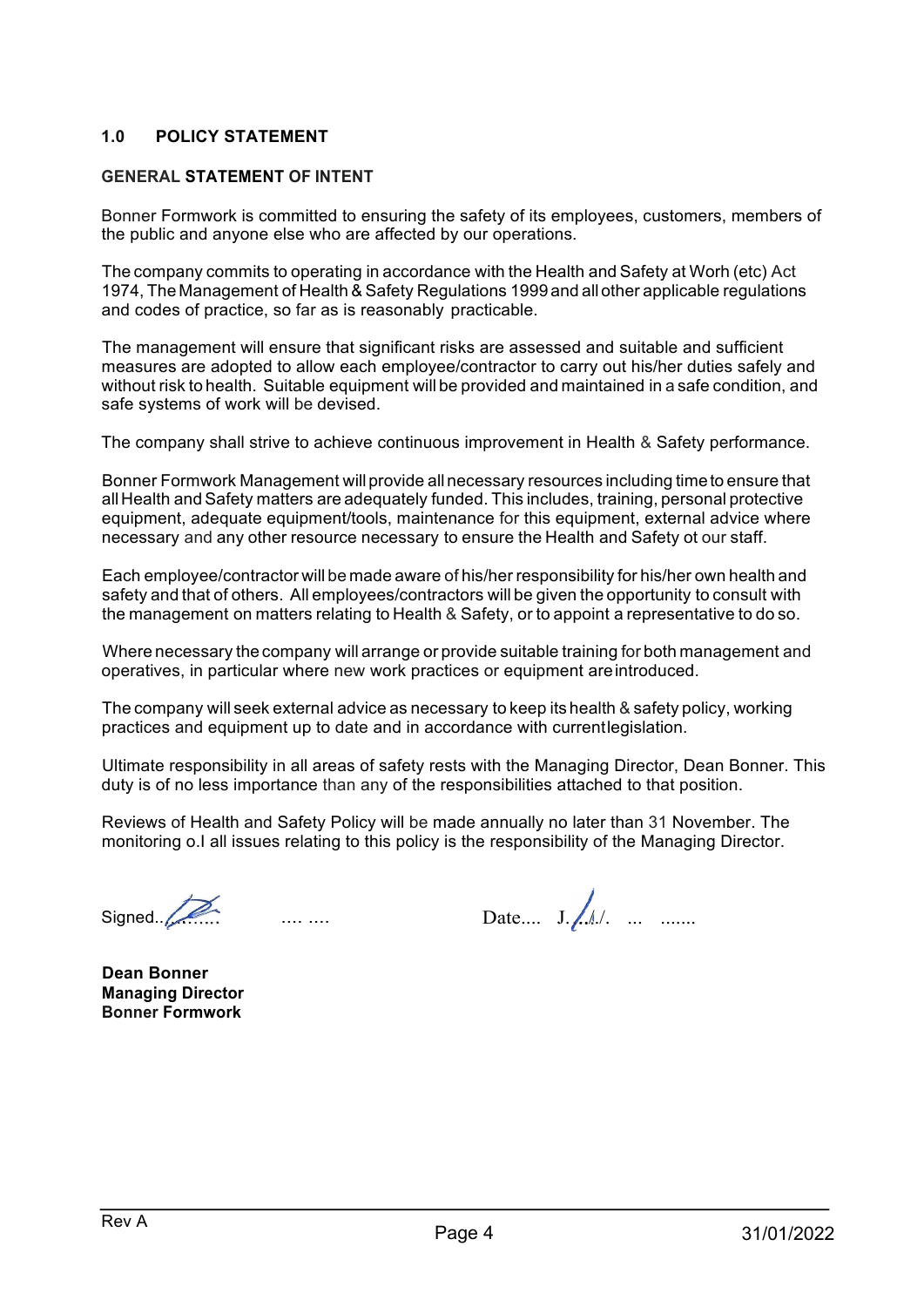# **2.0 PRINCIPAL LEGISLATION**

The principal health and safety legislation affecting the company's operations is listed below.

- Construction (Design & Management) Regulations 2015
- Control of Asbestos Regulations 2012
- Control of Lead at Work Regulations 2002
- Control of Substances Hazardous to Health Regulations 2002
- Dangerous Substances and Explosive Atmospheres Regulations 2002
- Electrical Equipment (Safety) Regulations 1994
- Electricity at Work Regulations 1989
- Employers Liability (Compulsory Insurance) Regulations 1969
- Environmental Protection Act 1990
- Gas Safety (Installation and Use) Regulations 1998
- Groundwater Regulations 1998
- Health and Safety (Consultation with Employees) Regulations 1996
- Health and Safety (Display Screen Equipment) Regulations 1992
- Health and Safety (First Aid) Regulations 1981
- Health and Safety (Information for Employees) Regulations 2009
- Health and Safety (Miscellaneous) Regulations 2002
- Health and Safety (Safety signs and Signal) Regulations 1996
- Lifting Operations and Lifting Equipment Regulations 1998
- Management of Health & Safety at Work Regulations 1999
- Manual Handling Operations Regulations 1992
- Noise at Work Regulations 2005
- Personal Protective Equipment (PPE) Regulations 1992
- Provision and Use of Work Equipment Regulations 1998
- Regulatory Reform Fire Safety Order 2005
- Reporting of Injuries Diseases and Dangerous Occurrences Regulations 2013
- Safety Representatives and Safety Committee's Regulations 1977
- The Clean Air act 1993
- The Health & Safety at Work etc Act 1974
- The Work at Height Regulations 2005
- The Working Times Regulations 1998
- The Workplace (Health, Safety and Welfare) Regulations 1992

The company will formulate a policy and implement procedures to ensure that it complies, as a minimum, with the provisions of the above legislation for the benefit of all employees/contractors. This policy will be brought to the attention of all employees/contractors by means of an induction when first joining the company. Any significant changes in the policy or in the relevant legislation will be communicated to all employees/contractors via the management structure as appropriate.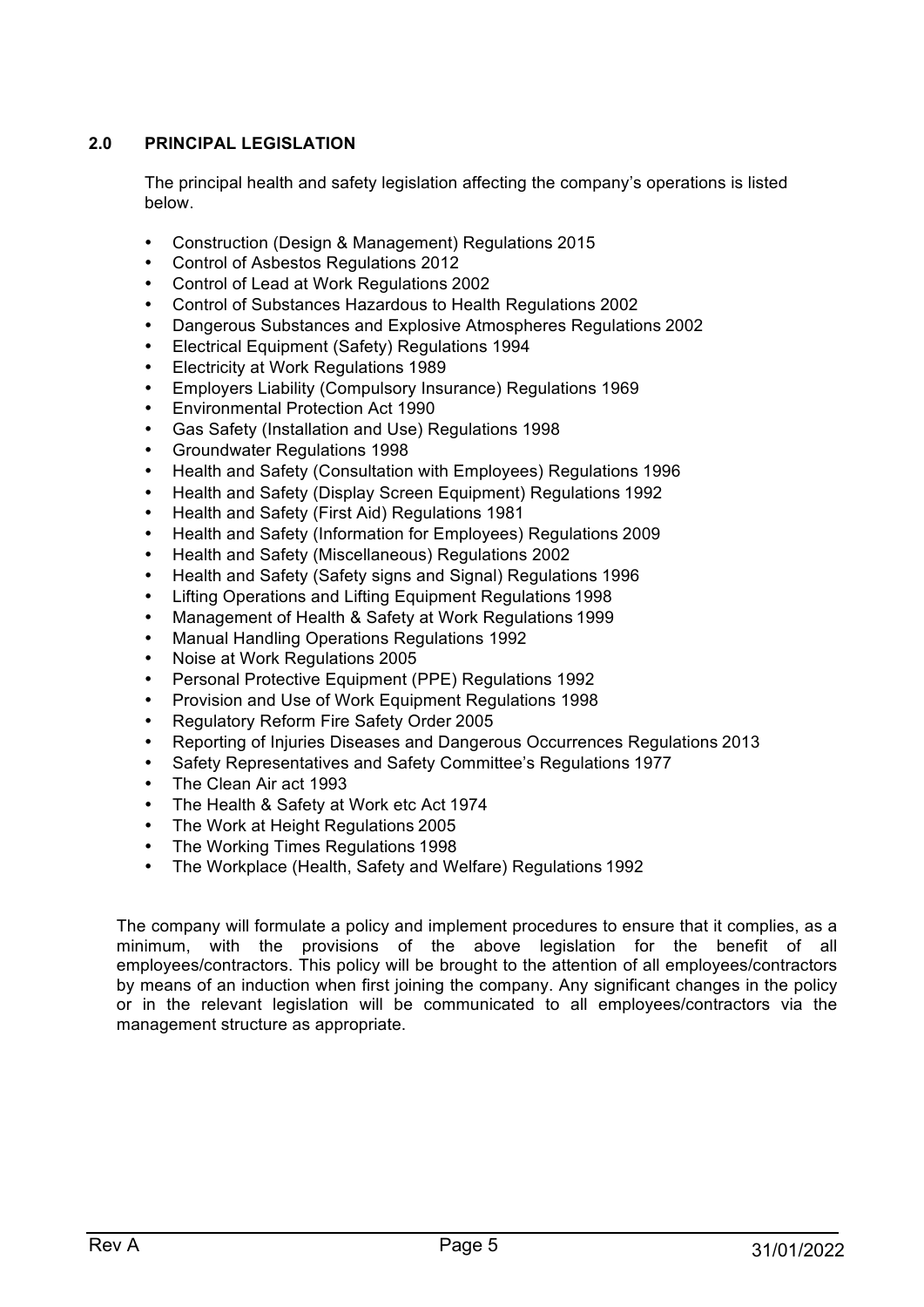#### **3.0 ORGANISATION AND MANAGERIAL RESPONSIBILITIES**

The company is owned and managed by Dean Bonner (Managing Director) who is directly responsible for Health and Safety matters within the company. The responsible person will seek external assistance where necessary to ensure that the company meets both its statutory obligations and the objectives laid down in this Health & Safety Policy.

The organisation of the workforce is also the responsibility of Dean Bonner who is responsible for ensuring that the company's Health & Safety Policy and associated procedures are implemented by all site operatives as well as day to day management of the company.

Reinforced concrete construction is the responsibility of Dean Bonner who may be supported by site managers, each responsible for one site or customer premises. Depending on the size and nature of the site, the responsible person may be supported by one or more supervisors responsible for the direct supervision of the company operatives.

#### **4.0 EMPLOYEE/CONTRACTOR RESPONSIBILITIES**

Each and every employee/contractor has a statutory duty to take reasonable care in relation to his/her own health & safety, and the health and safety of any other person who may be affected by his/her acts or omissions.

Therefore, It shall be the duty of all Employees/Contractors whilst at work:

- 1. To take reasonable care for the Health & Safety of themselves and others, who may be affected by their acts or omissions at work
- 2. To co-operate with the employer to ensure compliance with all the company Health & Safety policies and procedures
- 3. To refrain from intentional or reckless interference with equipment and/or systems provided in the interest of Health, Safety and the Environment
- 4. To co-operate with management when required on such things as accident prevention and all procedures with regard to Health, Safety and the Environment as set out in the Health & Safety at Work etc. Act 1974 and the Environmental Protection Act 1990 and all associated Regulations and ACOPs
- 5. To maintain good standards of housekeeping in the yards and on client premises
- 6. To report any accident or incident including near-misses (whether or not personal injury results) to the office
- 7. To report any defects in equipment without delay to their immediate Supervisor and not to attempt repairs which they have not been authorised and specifically trained to undertake
- 8. To ensure that no potentially hazardous item, substance or machine is brought on to site or used without the prior knowledge and authority of their immediate Supervisor
- 9. To use and if applicable wear any item of Personal Protective Equipment. It is a requirement of law that any equipment supplied for safety **must** be used, and when not in use it is properly cleaned, stored and maintained.
- 10. To undergo any Health, Safety, Environmental and operational training deemed necessary by the company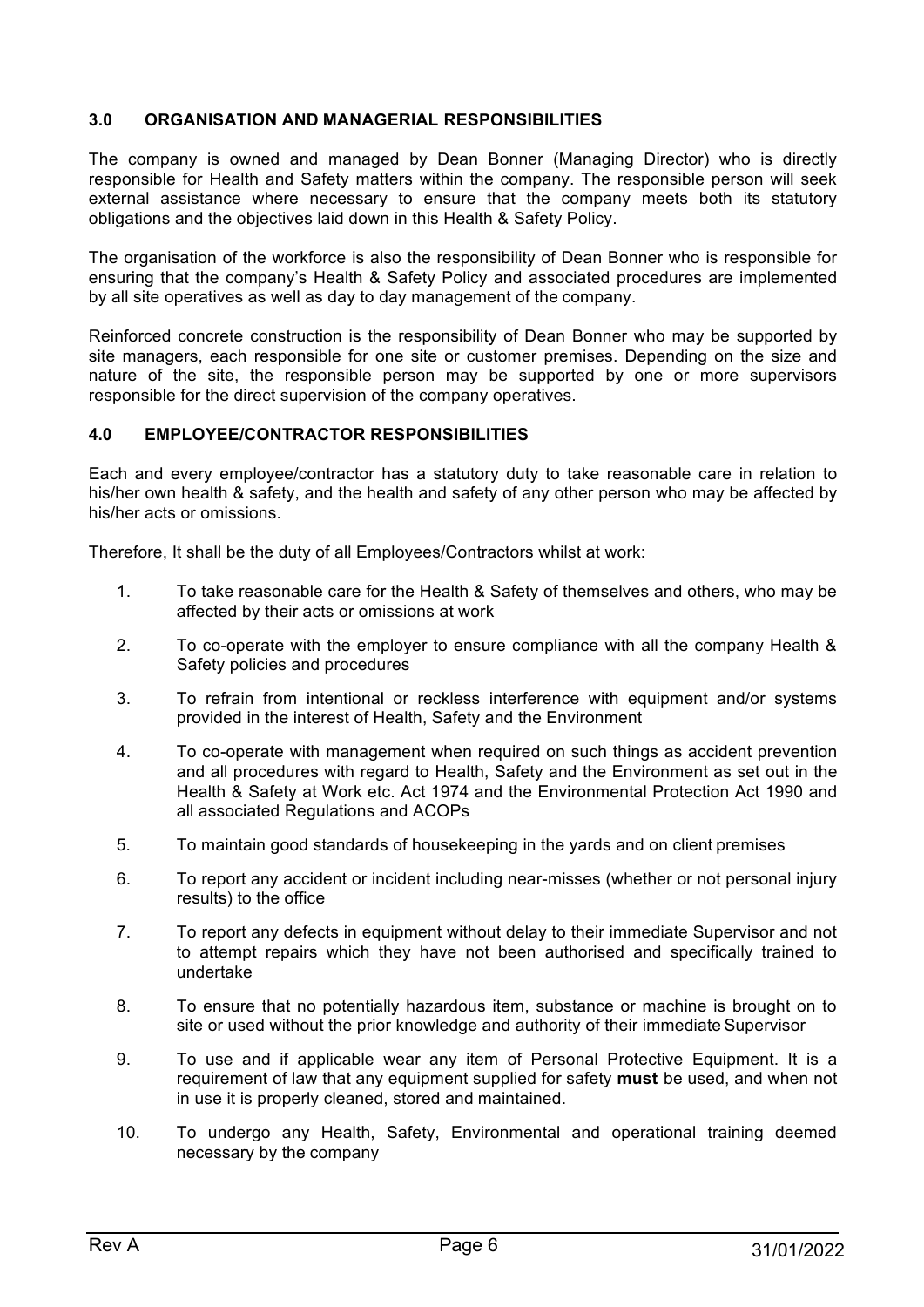## **5.0 STAFF CONSULTATION**

If an employee/contractor becomes aware of any potential breaches of health & safety law, or unsafe working practices he/she must notify the MD or Site Manager.

If an employee/contractor feels that Health & Safety procedures may be improved, for example by use of alternative equipment, he/she will be encouraged to discuss any suggestions with the management.

# **6.0 SAFETY FUNCTIONS AND RESPONSIBLE PERSONS**

The company has identified the following safety functions and has designated those persons named below as responsible for carrying out those functions.

| $\mathbf{1}$ . | <b>Risk Assessments</b>                     | Dean Bonner |
|----------------|---------------------------------------------|-------------|
| 2.             | <b>Manual Handling Assessments</b>          | Dean Bonner |
| 3.             | <b>COSHH Assessments</b>                    | Dean Bonner |
| 4.             | <b>Fire Risk Assessments</b>                | Dean Bonner |
| 5.             | <b>First Aid Arrangements</b>               | Dean Bonner |
| 6.             | <b>Emergency Procedures</b>                 | Dean Bonner |
| 7 <sub>1</sub> | <b>Accident Reporting and Investigation</b> | Dean Bonner |
| 8.             | Welfare                                     | Dean Bonner |
| 9.             | Equipment Inspections & Records             | Dean Bonner |

Where any of the above named personnel are unable to carry out their duties, for any reason, responsibility will pass to external Health & Safety support to ensure that suitable provision is made to ensure the discharge of each function.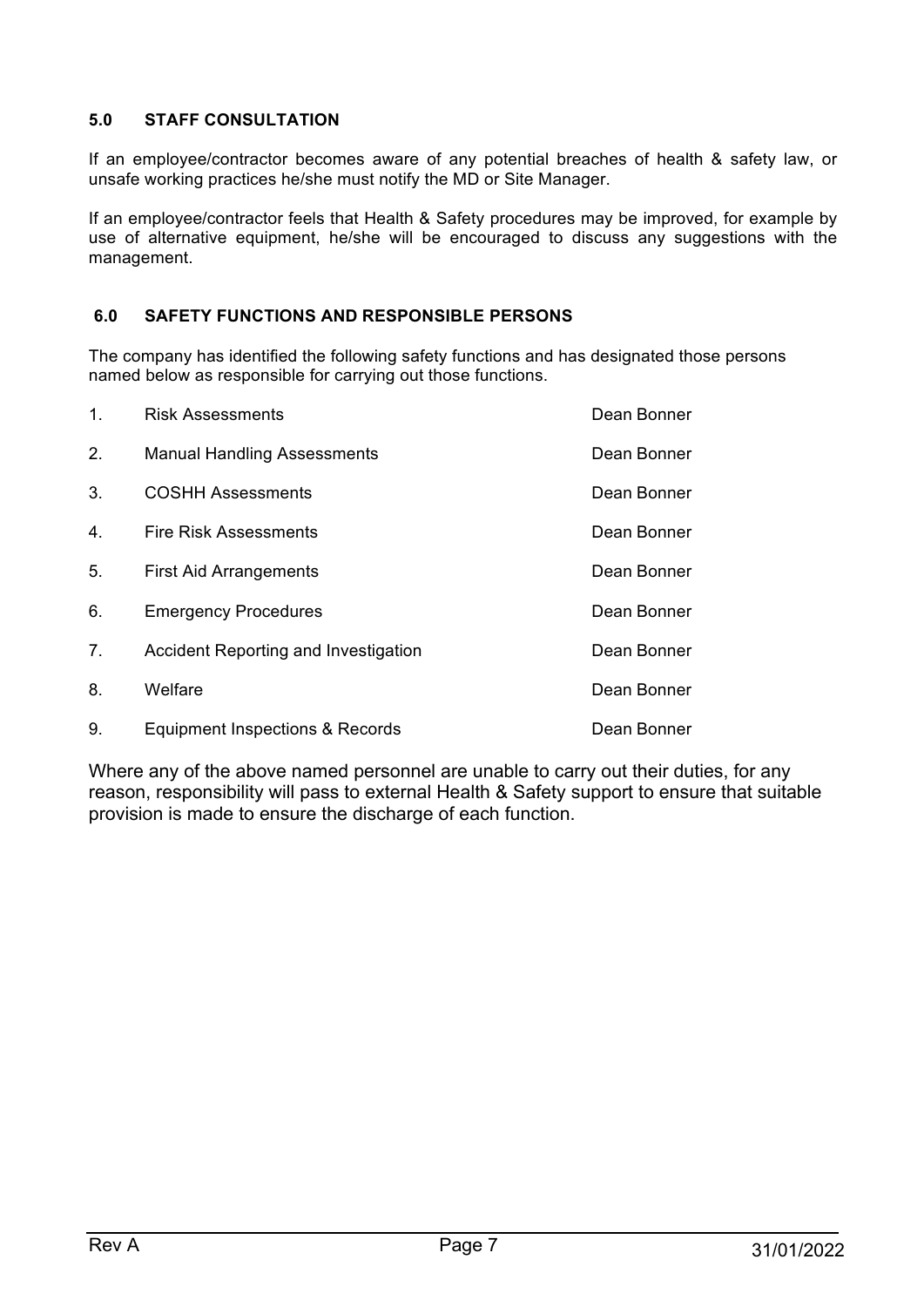#### **7.0 ARRANGEMENTS FOR CARRYING OUT DUTIES**

#### **7.1 Risk Assessments**

The MD or his nominated representative will prepare a generic risk assessment covering the common risks encountered in the company's normal business. If necessary, external assistance will be sought to carry out the generic risk assessments. The significant findings of the risk assessments will be relayed to all staff. Copies of the risk assessments are appended to this health & safety policy.

The MD or his nominated representative will carry out site specific risk assessment for new site which the company's employees/contractors are obliged to work. Such assessments will consider the health and safety of employee/contractors and the public on site. In particular the company is aware of the number of serious injuries from the incidence of Slips**,** Trips and Falls. The MD therefore will pay particular attention to eliminating these hazards from each site.

#### **7.2 Serious or Imminent Danger**

These procedures are in line with Regulation 8 of the Management of Health & Safety at Work Regulations 1999

It is a policy of the company that no employee or sub-contractor will be made to work in dangerous conditions without due regard to health and safety and all employees should be aware that there are regulations and procedures regarding serious or imminent danger

Managers, supervisors and employees are reminded that they must not under any circumstances undertake work or instruct others to undertake work where there is a risk of imminent danger without the correct levels of personal protective equipment, training and safety procedures being in place

The firm authorises any employee to remove himself/herself to a relative place of safety when he/she has reason to believe he/she is at serious risk or in imminent danger. Work will not resume in that area until the problem has been neutralised

Some emergency events can occur and develop rapidly, thus requiring employees to act without waiting for further guidance, for example, in a fire. Employees must, on arrival at new sites, make themselves familiar with the emergency procedures, escape routes and location of fire fighting equipment etc prior to starting work

Under no circumstances will work activities take priority over safety considerations

#### **7.3 Working At Height**

It is the policy of the company to comply with the Work at Height Regulations 2005. Work at height will be avoided wherever possible, where work at height can not be avoided; the site foreman is responsible for carrying out a risk assessment and selecting appropriate work equipment to access height and ensuring the appropriate safety measures to prevent falls are implemented.

Only trained and competent staff will be allowed to work at height and apprentices will be closely supervised.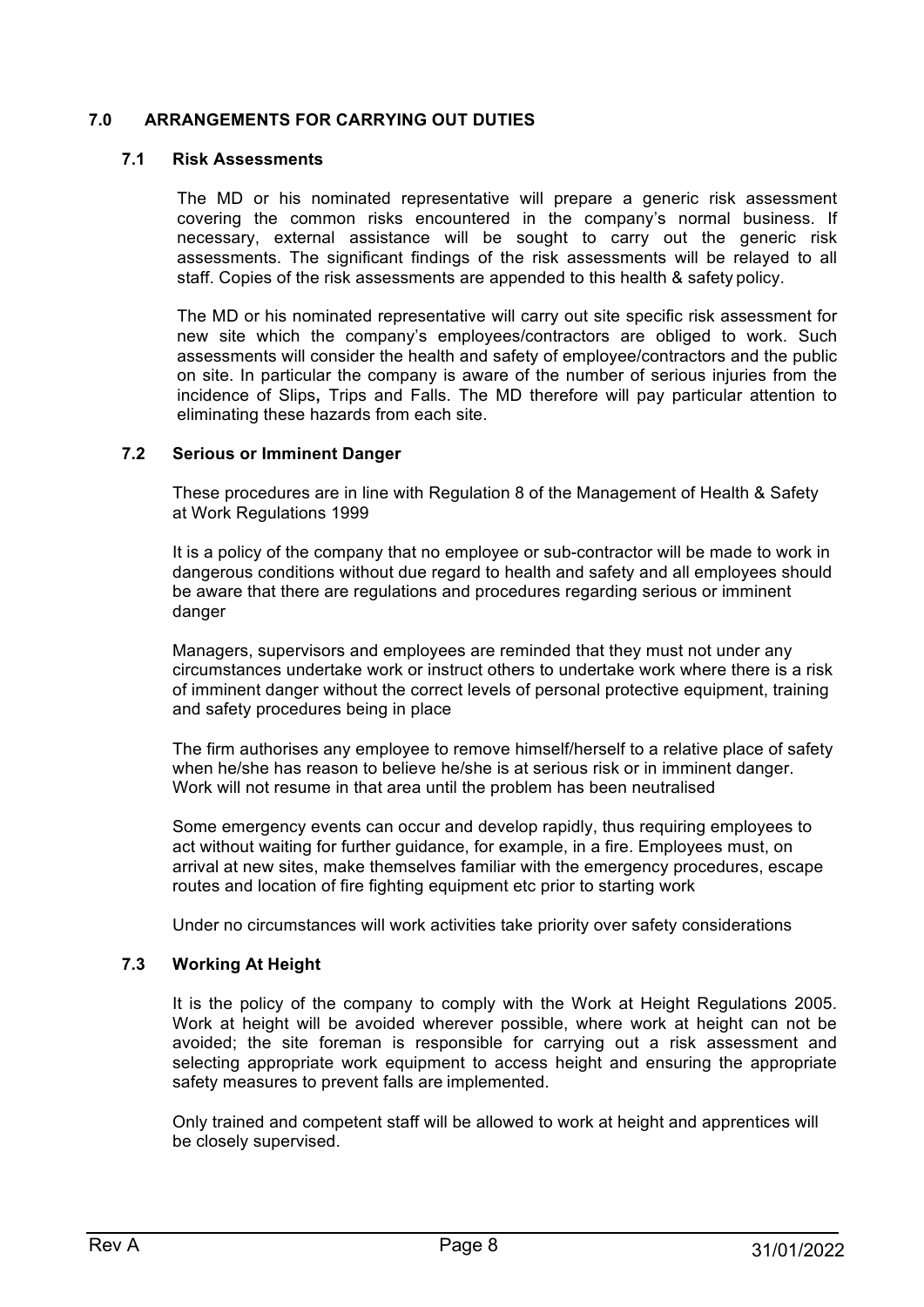Where the risk of a fall can not be eliminated the foreman will put in place measures and equipment to minimise the distance and consequences of a fall should one occur.

#### **7.4 Work Instructions (Method Statements)**

Work Instructions (Method Statements) will be developed for all the companies operations, information from the risk assessments will be used to formulate these documents which will be used in training and given to members of staff, the work instructions will be reviewed and updated either periodically or when something significant changes

#### **7.5 Manual Handling Assessments**

The MD or his nominated representative will carry out specific manual handling assessments for any necessary operation which has been highlighted as requiring a detailed assessment by the general risk assessment. Manual handling assessments will consider the load to be handled, e.g. tools, equipment etc, its size and weight, the individual, the task and the environment in which the task takes place. The assessment will also consider the possibility of utilising mechanical means to minimise the risks arising from manual handling.

#### **7.6 Noise**

Regular exposure to high noise can cause deafness and tinnitus. Noise assessments will be carried out when ever it is suspected that noise levels may be above 80db(a), and hearing protection will be provided for all operatives. Where noise levels are at 85db (a) or above the company will take measures to reduce the exposure of noise to its employees by means other than hearing protection, the wearing of hearing protection shall also be enforced

#### **7.7 COSHH Assessments**

For all materials or substances utilised which may be hazardous to health, a formal COSHH Assessment will be carried out by the MD or his nominated representative, using the form RAF/F3 appended to this health & safety policy. A register of hazardous substances shall be kept at the head office along with all relevant Manufacturers Safety Data Sheets. Significant findings of the assessments will be communicated to the relevant operatives, together with the necessary MSDS sheets and instructions for use.

#### **7.8 Display Screen Equipment (DSE)**

Working with Display Screen Equipment is recognised as being a major cause of injury and ill health, the company will carry out risk assessments and provide information instruction and training to its entire DSE user staff. Employees must carry out the recommendations of the risk assessment and must report instances of injury or ill health suspected of being caused by DSE work to the person responsible for Health & Safety at their earliest convenience

#### **7.9 Young Workers**

Risk Assessments must be carried out in compliance with The Management of Health & Safety at Work Regulations 1999 and the Health & Safety (Young Persons) Regulations 1997

In line with the Health & Safety (Young Persons) Regulations 1997, young persons are defined as those full or part-time employees under the age of 18 years. This includes young persons on job experience working within the firm

There are also special provisions for young people in the Working Time Regulations 1998 concerning limits of hours of work, rest from work and annual holidays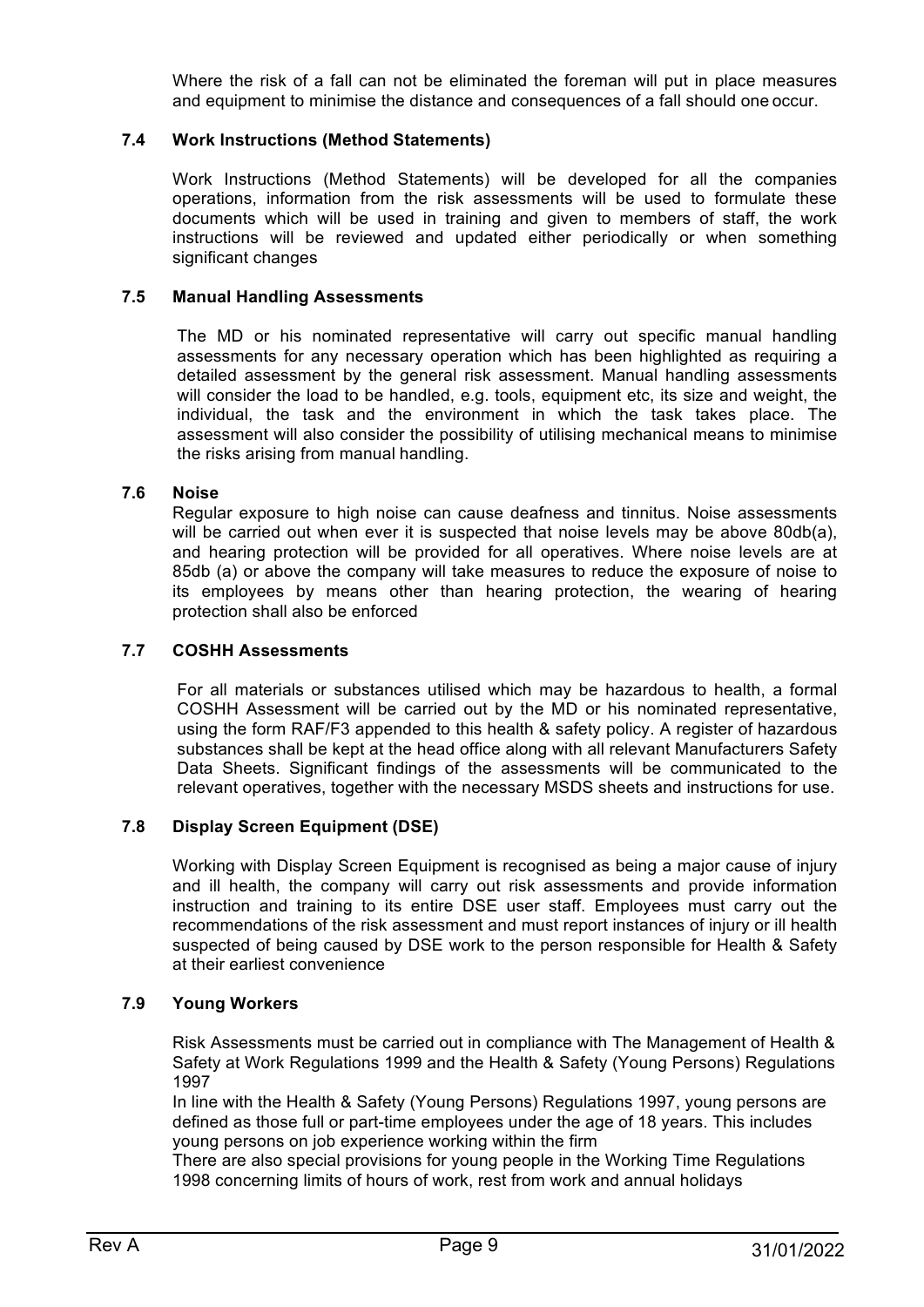There are particular definitions of people by age in Health & Safety Law: a young person is anyone under 18 years of age

Young workers are seen as being particularly at risk because of their possible lack of awareness of existing or potential risks, immaturity and inexperience

The responsible person will therefore:

- Assess risks to young workers
- Take into account their inexperience, lack of awareness and immaturity
- Prohibit certain activities where higher risks are identified
- Not allow the young person t operate any machinery or equipment without proper supervision and training
- Provide training to ensure competence before allowing any unsupervised activity to be undertaken
- Provide suitable supervision at all times
- Not employ any person under the age of 14 years for any paid or non-paid employment

#### **7.10 Fire Safety**

It is the responsibility of the site foreman to ensure that all fire safety procedures implemented in client buildings and on client sites are communicated to staff, where Bonner Formwork staff are carrying out hot work, the operative must first obtain the appropriate hot work permit from the building manager and ensure he has the appropriate fire extinguisher to hand. 2 hour fire watch will be maintained after any hot work.

Fire risk assessments will be carried out in all areas occupied by the organisation, the risk assessments will consider sources of ignition, sources of fuel and any extra sources of oxygen over and above what is present in the air. The assessment will evaluate the risk of a fire starting and the effect of the fire on people. The assessment will indicate control measures to remove or reduce the risk of fire starting. The significant findings of the assessment will be communicated to the relevant persons together with the necessary instruction and training.

#### **Means of Escape**

In the event of fire occurring, it is vital that staff and other persons are able to evacuate the premises

All existing doors through which a person may have to pass to get out of the premises must be capable of being easily and immediately opened from the inside. Bonner Formwork staff will not block or otherwise obstruct exits provided for emergency evacuation

Access routes must always be maintained unobstructed to exit doors (internal and final exits) sufficient to allow easy access by the number of persons likely to use those routes, (750mm minimum) and employees must observe any line markers to indicate areas which must be kept clear

Stairways in buildings must be free from any risk of fire or spread of fire e.g. unauthorised portable heater, combustible material etc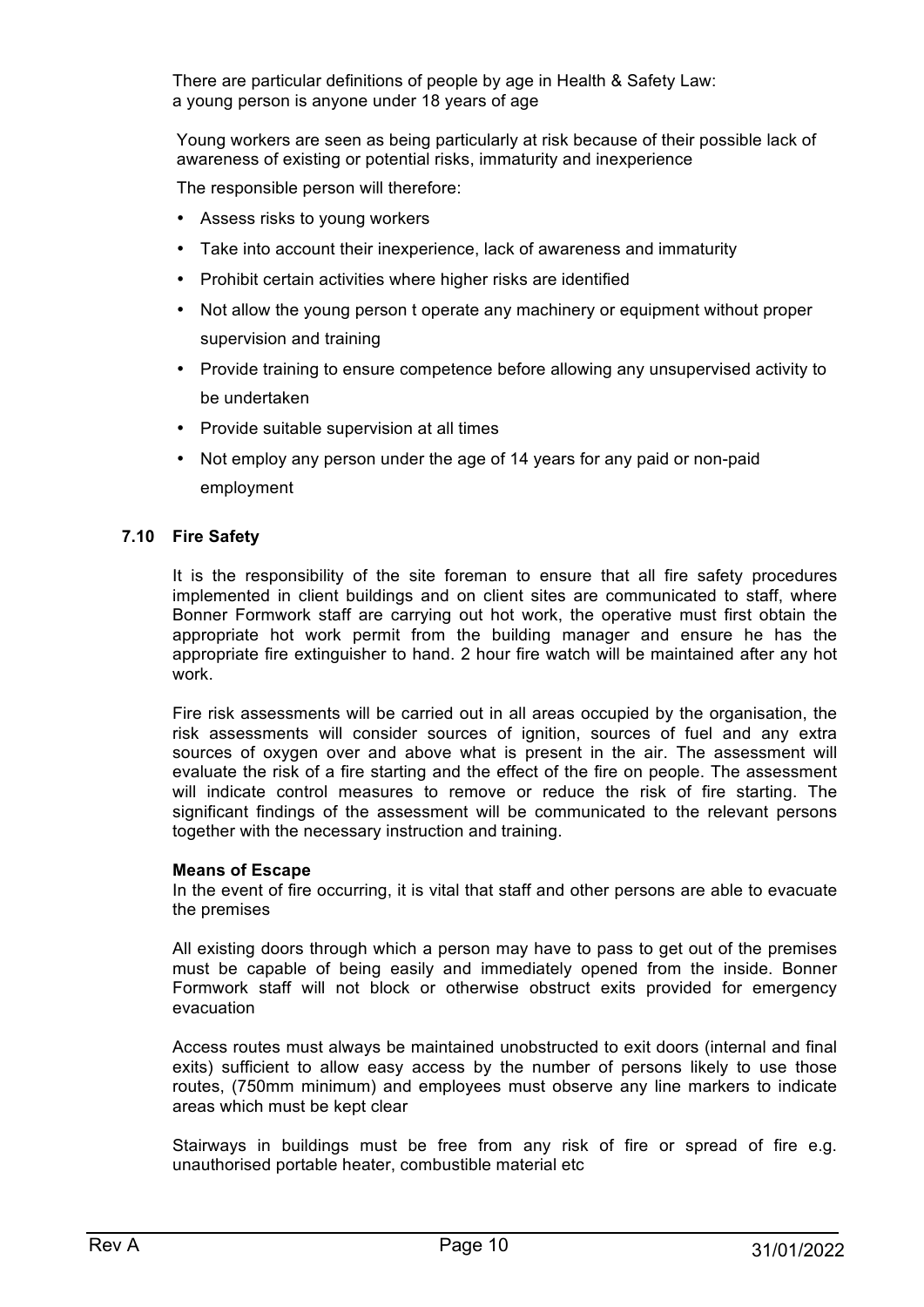Under no circumstances should fire doors be wedged open unless they are retained by automatic magnetic release systems or similar which are connected to the fire alarm system.

#### **Smoking**

The firm generally operates a no-smoking policy at client premises. This is necessary in order to protect the Health & Safety of all employees. Smoking is a risk to health and the third major cause of fire, therefore, your co-operation in this matter is actively sought. No-smoking areas must be strictly adhered to.

#### **Housekeeping**

Good housekeeping is most important. Waste or packing materials should not be allowed to accumulate in any building. No combustible materials should be kept in rooms and stairwells should be kept clear of combustible materials at all times.

#### **7.11 Smoking**

From 1<sup>st</sup> July 2007 a general ban on smoking came into force for all enclosed workplaces and company vehicles.

It is the policy of the company that all of our workplaces are smoke free and all employees have a right to work in a smoke free environment. The policy shall come into effect on  $1<sup>st</sup>$  July 2007. Smoking is prohibited throughout all client sites with no exceptions. Smoking is not allowed in company vehicles. This policy applies to all employees, consultants, contractors, customers and visitors.

#### **7.12 Health & Safety Training**

The firm will provide as much training and re-training as is necessary to ensure, so far as is reasonably practicable, the health and safety of all staff in the firm. During staff induction and upon any job transfer, safety training will be provided to ensure that the staff are trained in Health & Safety matters to a level appropriate to their responsibilities.

#### **Induction Training**

Every new employee will receive a safety induction on day one of his/her employment. The training will consist of fire safety, manual handling, and display screen equipment use (where necessary), environmental and general safety. New employees will also be given instruction and safety training on the equipment they will be required to use whilst discharging their duties. A training record form EHS/F1 will be maintained at the company offices for each employee.

#### **7.13 Communication with workers**

The company uses a variety of methods to communicate information with employees and sub contractor. A monthly informal meeting is held to discuss any issue, including safety. We will also pass information to employees with pay slips as required. A notice board in the head office is also kept up to date.

Communication with employees whose first language is not English will be carried out using one or more of the following methods;

- Ensure adequate time to consult with employees where language and/or literacy may be issues so they can absorb the information and respond to you.
- Use an interpreter; this may be a trained work colleague.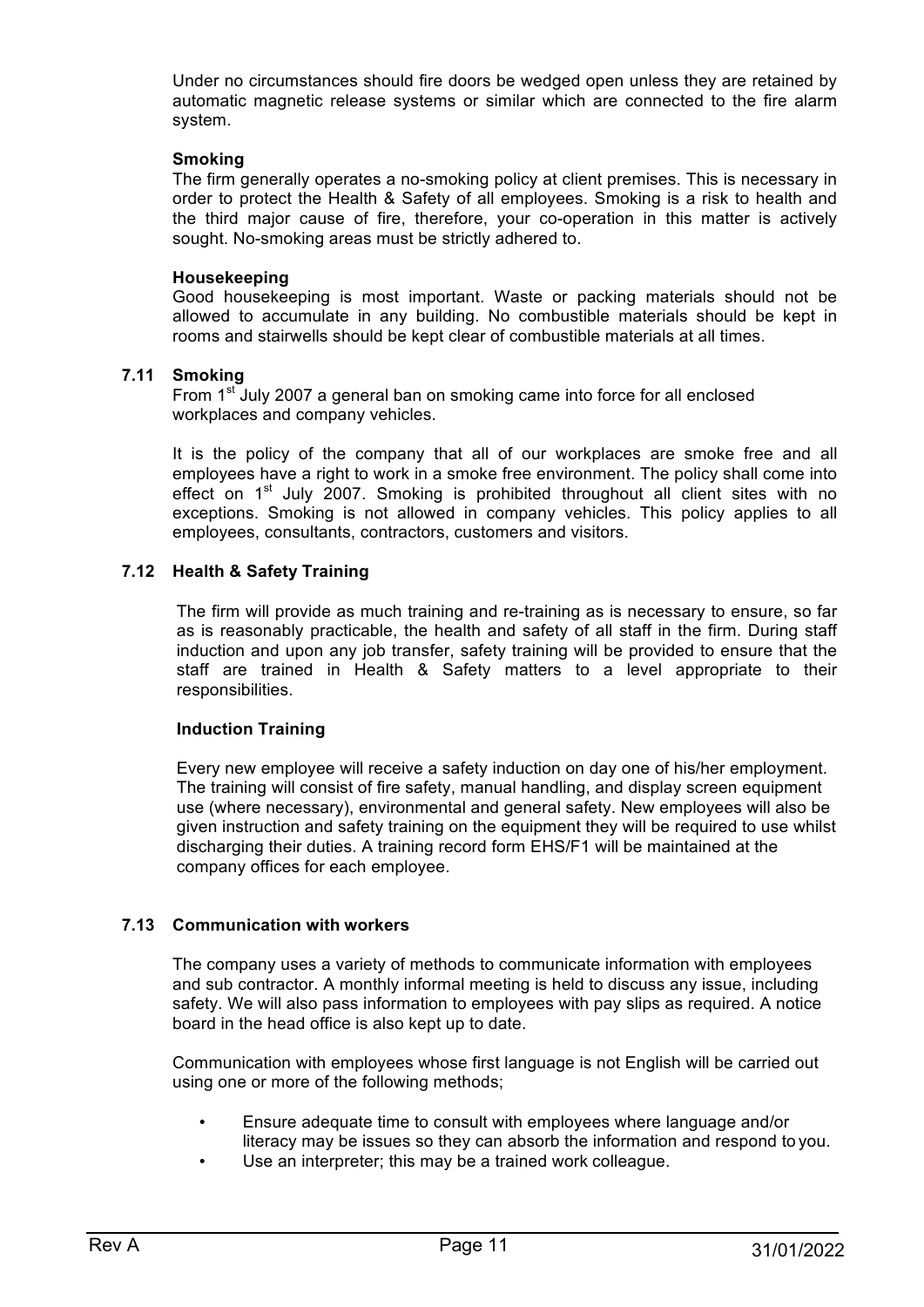- Get information translated and check that this has been done clearly and accurately by testing it with native speakers.
- Use pictorial information and internationally understood pictorial signs where appropriate
- Where information has to be in English, use clear and simple materials, and allow more time to communicate issues

#### **7.14 Pregnant Workers**

The company recognise that pregnant workers are more vulnerable to injury and as such will carry out specific risk assessments where a worker notifies them of a pregnancy, such assessments will consider the workers duties working conditions and hours, where it is deemed that a risk to the mother or baby is present, suitable controls will be introduced

#### **7.15 First Aid Arrangements**

The MD or his nominated representative will ensure that as a minimum the organisation has an appointed person for first aid. The appointed person will be responsible for maintaining the first aid kit and taking charge after an accident, this includes calling for a person qualified in first aid or ambulance if necessary. Where visit are carried out to other premises, the person responsible for Health & Safety will ascertain the first aid procedures to be followed, and details will be provided to all organisation employees/contractors required to work in or on such premises.

#### **7.16 Emergency Procedures**

Where work is carried out in the customer's premises, the MD or his nominated representative will ascertain the procedures to be followed in case of emergency, e.g. lone worker injury etc. and details will be provided to all company employees/contractors required to work in or on such premises.

#### **7.17 Lone working**

All employees/Contractors who are required to carry out lone working will be given information instruction and training on the specific hazards of lone working, the MD or his nominated representative will ensure all lone workers carry mobile phones to ensure they are able to be contacted, the MD or his nominated representative will put in place any such measures he deems necessary to ensure lone workers can contact help in the event of an accident or an emergency, such measures will include training, pre arranged call in times, etc.

#### **7.18 Machinery Maintenance**

All machines including power tools, jet wash equipment, saws, drills etc shall be subject to regular inspection by the contract managers, who will withdraw damaged or unsuitable equipment from service immediately.

All machinery shall also be subject to maintenance and service as per the manufacturers instruction and maintenance schedule OR at least annually

#### **7.19 Machinery Operation**

All employees/contractors who are required to operate machinery will have the appropriate training and license to operate such machinery. It is company policy to take severe disciplinary action against any person found to be operating machinery without the necessary competence.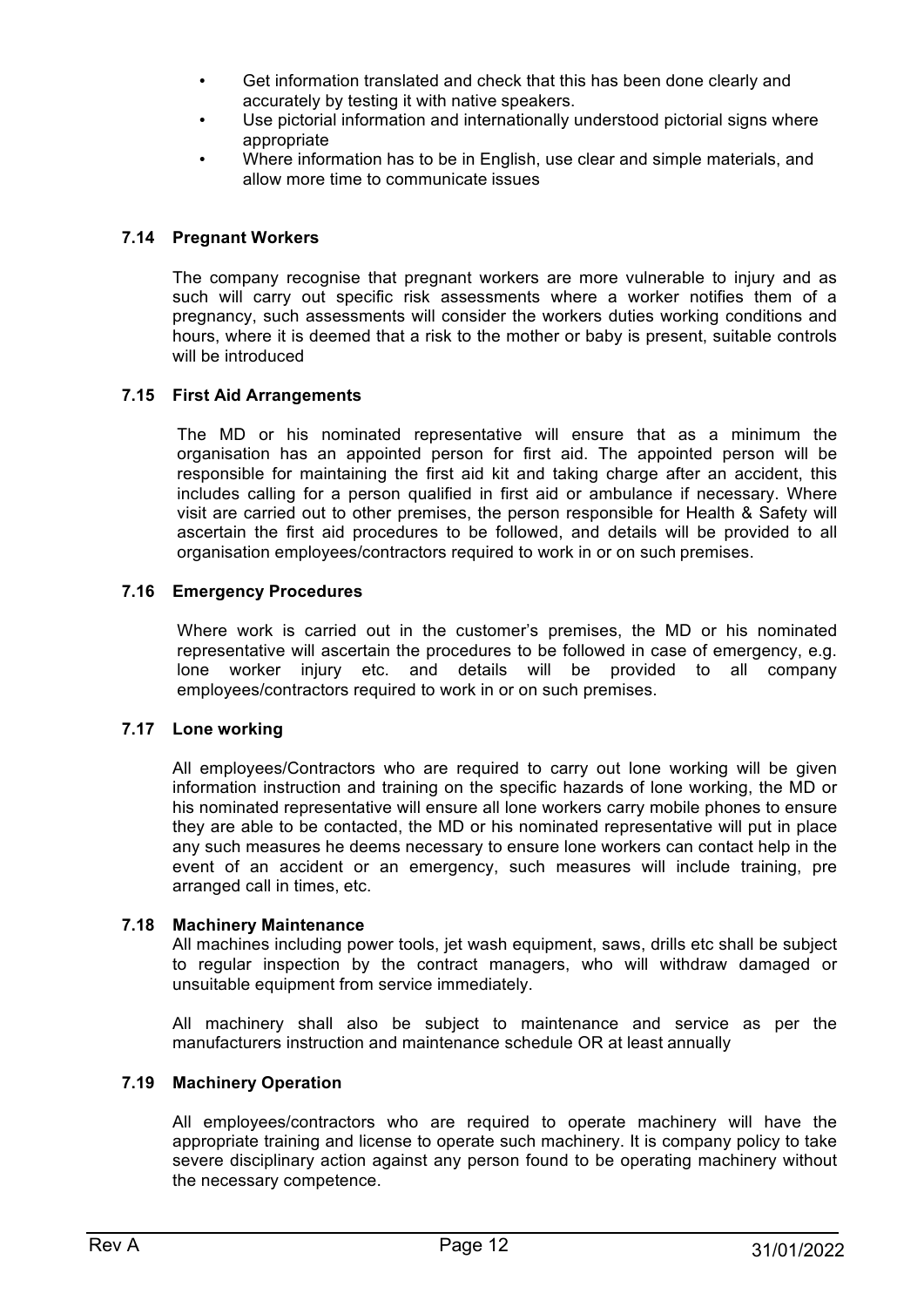#### **7.20 Transport Safety**

It is the policy of the company to only employ drivers who are competent.

#### Driver approval and competence

A person may only operate Bonner Formwork Ltd vehicles if he or she;

- a) Has held a full UK license for a minimum of 2 years
- b) Has not been disqualified from driving for drink and/or drug offences in the last 5 years nor has any prosecution pending
- c) Holds the correct license for the type of vehicle being operated

Drivers must inform the company of **any** circumstances that may lead a driver to being unfit for driving duties.

Drivers must inform the office immediately they become aware of any pending prosecution for any driving offence.

All drivers will be asked to present their licenses to the office these will be photocopied and returned.

#### **7.21 Accident Reporting and Investigation**

All employees/contractors must report any near miss, accident or injury to the Head Office. Details of all accidents will be entered into the company's accident record book.

It will be the responsibility of the MD or his nominated representative to notify the Health & Safety Executive in respect of any accident or occurrence for which notification is required by the Reporting of Injuries Diseases and Dangerous Occurrences Regulations 2013 (RIDDOR).

Any accident resulting in more than minor injuries, or incident which might have resulted in serious injury, will be investigated by the MD or his nominated representative. Depending upon the circumstances of the accident, the MD or his nominated representative may seek the assistance of an external Health & Safety Advisor, both in the investigation and the formulation of preventative procedures to avoid repetition.

#### **7.22 Welfare on residential Contracts**

In most cases company employees/contractors will be able to use toilet/washing facilities within the customer's premises. It will be the responsibility of the Site Manager to ascertain if this is possible prior to commencement of a contract. Where it is not possible, it will be the responsibility of the Site Manager to establish the location of suitable temporary or public facilities.

Due to the nature of the work, it is not reasonably practicable for the company to provide messing facilities. In some cases, employees/contractors may be able to use Customer's facilities, but where this is not possible; employees/contractors will be required to make their own arrangements. However, it will be the responsibility of the MD/ Site Manager to identify potential public facilities within the vicinity of the work.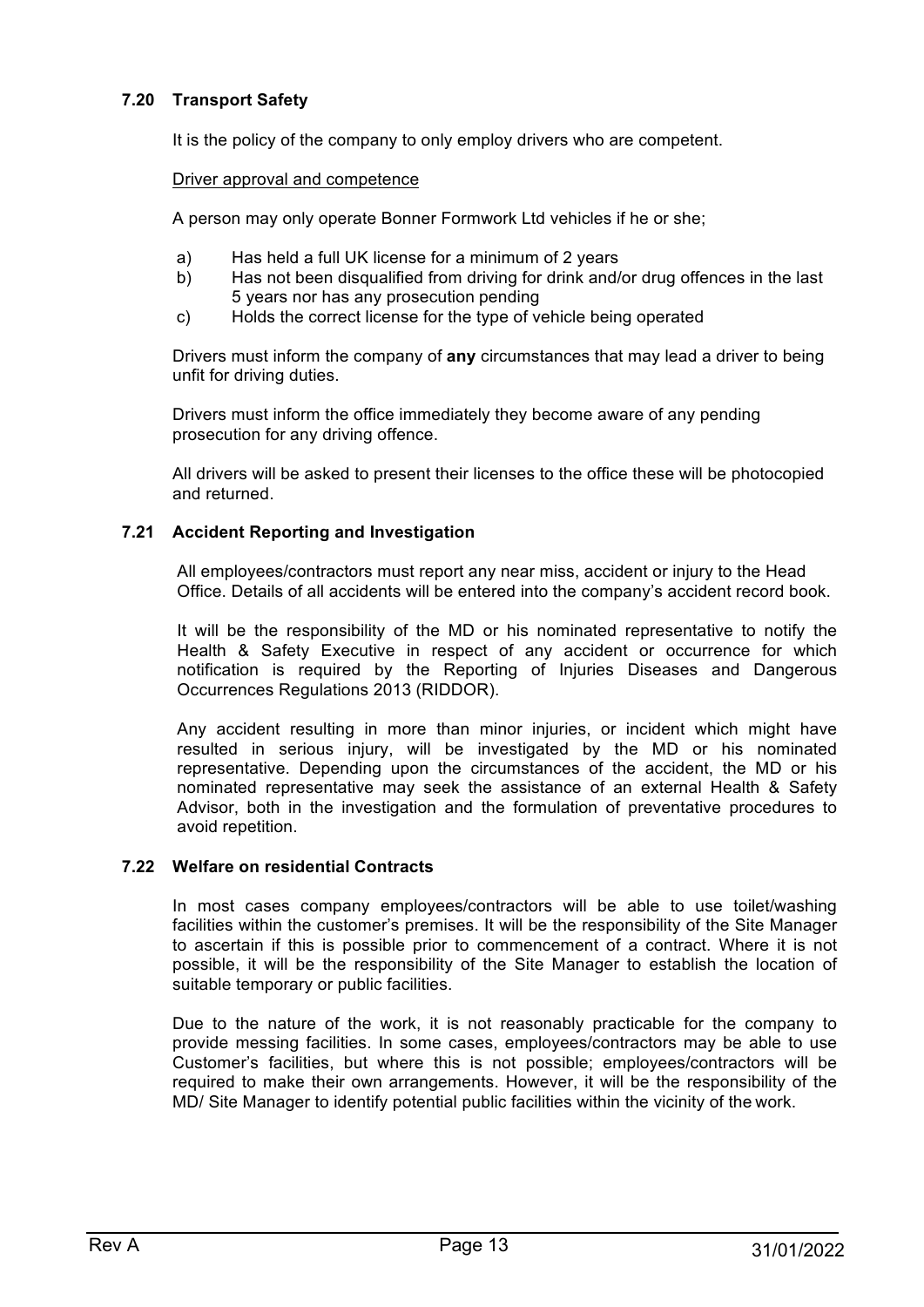#### **7.23 Welfare on Construction Projects**

Welfare facilities provided for construction projects shall be implemented as per schedule 2 of the CDM regulations 2015. A full list of these requirements are provided to each contract manager

#### **7.24 Equipment Inspections and Records**

Each employee/contractor must carry out a daily inspection of any equipment prior to its use, and must immediately report any defect, or suspected defect to MD/Site Manager. The Site Manager will carry out 6 monthly inspections of all company equipment, ladders, PPE, tools, etc, and will keep a record of such inspections. For the purposes of record keeping, each item of equipment shall have its own unique reference, which shall be clearly marked on it. Markings must be maintained so that they are clearly discernible at all times.

Where an inspection reveals a defect, it will be the responsibility of the MD/ Site Manager to ensure that the equipment is not used until such time as a suitable repair has been affected. If the equipment is beyond repair it must be discarded, whether or not a suitable replacement is available, and any work relying on the use of such equipment must be suspended until a suitable replacement is available.

#### **7.25 Pat Testing**

All portable electrical appliances will be tested in accordance with the regulations, at the recommended intervals, "as may be necessary to prevent danger". It will be the responsibility of the site manager to ensure that all equipment provided is suitable for the task, including any provided by a Customer.

#### **7.26 PPE**

Personal Protective Equipment will be provided by the company and the relevant PPE must be worn at all times whist carrying out work. Details of the correct PPE will be made available to employees, no employee/contractor will be permitted to start work without the correct PPE and the necessary information, instruction and training to enable him to utilise the equipment correctly and without risks to safety and health. It will be the responsibility of each contract manager and his site foreman to monitor the wearing of PPE on sites under their control, persons found to be persistently breeching PPE rules will be subject to disciplinary procedures including ejection from site

#### **7.27 Asbestos**

Asbestos is recognised as being an extremely hazardous substance and as such must be treated with the utmost care. When working on site staff and contractors will assume any suspicious material is asbestos and stop work unless there is conclusive evidence to the contrary.

No disturbance such as drilling, breaking or cutting etc shall be carried out to any material suspected of containing asbestos fibres. Any suspicious material shall be reported to the site or building manager immediately.

Refurbishment and demolition surveys should be made available where refurbishment work or other work involving disturbing the fabric of the building is carried out.

Bonner Formwork policy is that we will not generally work on asbestos products. Under limited circumstances and when authorised, Bonner Formwork employees, with an appropriate current training certificate, will be allowed to work on non-licensed asbestos products as prescribed by the HSE. This type of work will be risk assessed separately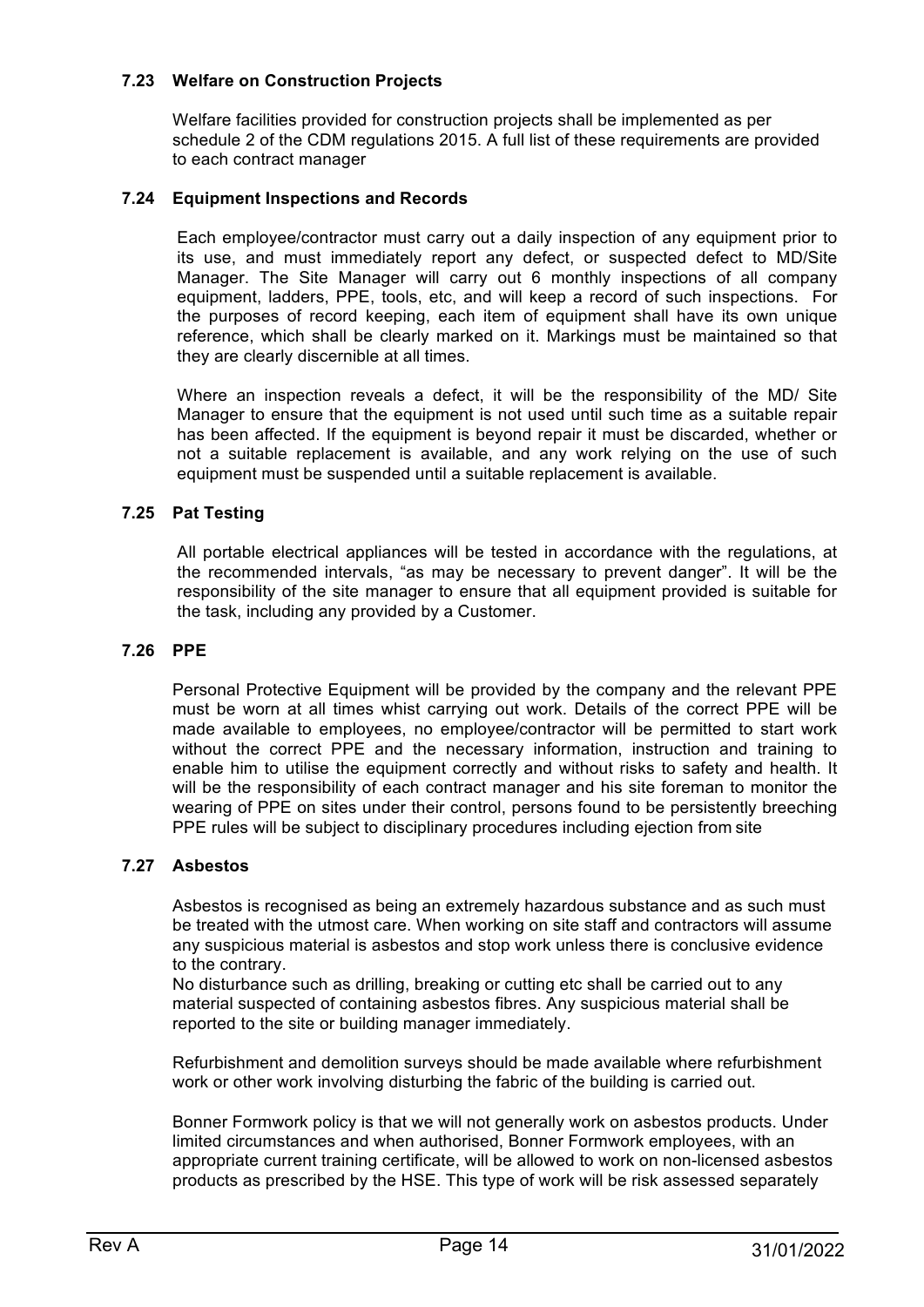from other tasks. Notifiable non-licensed work (NNLW) must be notified to the HSE before commencement of work. A copy of the RAMS must be signed by all employees when working with asbestos. Bonner Formwork will record all projects involving NNLW and keep records of employee health checks for those working on NNLW, this must be carried out prior to the start of work and renewed on a 3 year cycle.

#### **7.28 CDM (Construction Design & Management) Projects**

Bonner Formwork recognises the requirements of these regulations and makes every endeavour to comply.

The regulations call for:

**Competence of all** - A person must be capable of carrying out duties placed on him / her and must only accept knowing they are competent to carry out the task.

No person may arrange for a person to carry out works unless he is either,

- Competent
- Under supervision of a competent person

The business selects personnel based on ability and where possible seeks demonstration by certification. A training plan is maintained and personnel are encouraged to take on additional training in order to improve skills. Additional "inhouse" training refresher sessions are provided in order to keep personnel up to date with current regulations.

#### **Co-operation of employees, contractors and others**

Every person involved in works must seek the co-operation of any other persons concerned at the same or adjoining site so far as necessary in order to ensure all may carry out works safely.

Similarly, he must co-operate to ensure others may continue with their works safely.

All persons involved must report anything which is likely to endanger the health or safety of himself or others.

Supervisors have been appointed in order to ensure work is managed such that it may continue safely where multiple trades or activities may be ongoing simultaneously. Liaison with others allows arrangements to be made that enable all to continue.

#### **Co-ordination of activities**

All persons must co-ordinate their activities with one another in a manner such that "so far as is reasonably practicable", the health and safety of persons carrying out the work and anyone affected by the construction work will remain safe from harm at all times.

It is recognised that all works may not be able to continue at the same time, therefore Supervisors will discuss and plan such that the project may progress safely.

#### **Prevention of accidents**

Every person must ensure general principles of prevention are applied " so far as is reasonably practicable", to ensure the safety of all and works during all stages of a project.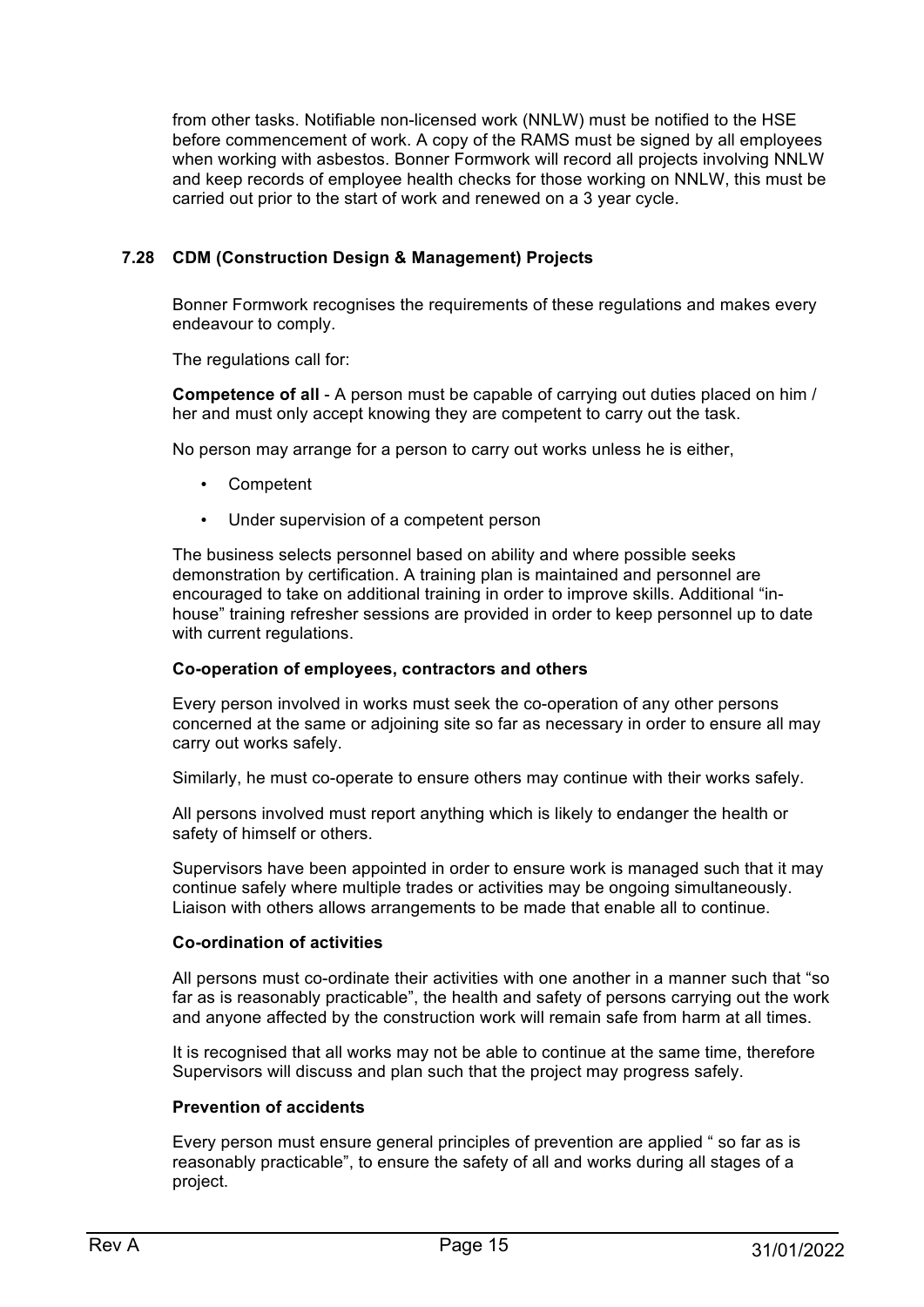This is a priority in all activities and the business ensures that method statements and risk assessments are produced identifying arrangements for safe working. All

personnel are briefed on these to ensure they understand these arrangements and the risks that may be encountered by not following procedures.

#### **Duties of Contractors**

All Contractors and Principal Contractors have specific duties placed upon them under these regulations and all must be aware and endeavour to comply.

The regulations spell out these requirements for both Contractors and Principal **Contractors** 

The business is fully aware and endeavours to comply so far as is reasonably practicable. All personnel have been made aware of these duties through "in-house" training

The CDM Regulations apply to most common building, civil engineering and engineering construction work.

As of  $6<sup>th</sup>$  April 2015, domestic projects are also included.

The appointed Principal Designer will be responsible for ensuring the completion of the Project Health & Safety File. In the event that a Principal Designer is not appointed, then the Contractor main duty is to plan, manage and monitor the work under their control in a way that ensures the health and safety of anyone it might affect (including members of the public).

HSE must be notified of the site if the construction work is expected to either: last longer than 30 days and have more than 20 workers simultaneously involved or exceeds 500 person days of construction work.

In the case of a domestic project, as above; if using more than 1 contractor a health and safety file must be produced. In any case, the Contractor must produce a Construction Phase Plan suitable for a Domestic Project.

If a Project fits into CDM by any of the above factors, then HSE should be notified online before construction work starts using form F10.

#### **7.29 Hand Arm Vibration Syndrome (HAV)**

Anyone who regularly and frequently is exposed to high levels of vibration can suffer permanent injury. The construction industry has the second highest incidence of vibration white finger (VWF) injury which is one of the more common forms of HAV.

The company will ensure that staff are not subjected to excessive vibration through power tools etc, the company will endeavor to source low vibration tools and limit exposure to such tools the company will also provide adequate information instruction and training to its staff and contractors on the risks of HAV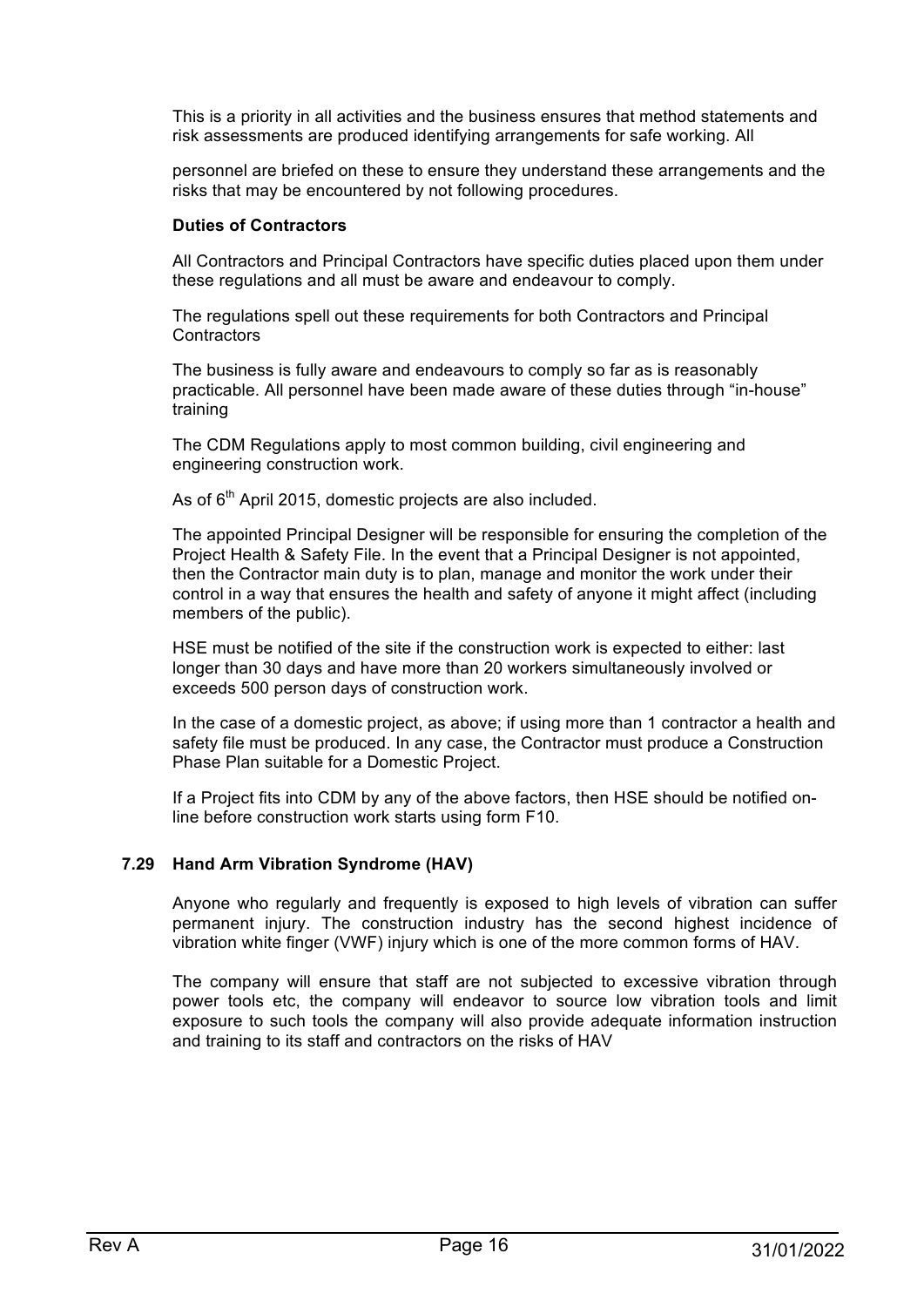#### **8.0 GUIDANCE**

The company commits to operating to the very highest standards of Health Safety and Quality and will therefore carry out its operations in accordance with best practice as advised by the Health & Safety Executive and also various trade bodies and associations, this best practice will be reviewed on annual basis and adopted annually or when evidence that significant improvements can be made by adopting sooner

Guidance documents are kept at head office and will be made available to staff and other interested parties

#### **9.0 MONITORING HEALTH AND SAFETY PROCEDURES**

At periodic intervals the MD or his nominated representative will carry out a health & safety audit on one contract, selected at random. The audit will consider the effectiveness of the welfare facilities; emergency procedures, safe methods of work etc. identified at the outset, and will identify any corrective action required. Where the MD considers it necessary in order to maintain the desired level of health & safety, they may seek the assistance of an external Health & Safety Advisor in carrying out audits and identifying corrective actions.

#### **10.0 RECORDS**

All records will be kept by the MD, in written form indicated in the various appendices. Such records will include:

- Equipment Inspections
- COSHH Assessments
- Generic Risk Assessments
- Staff Training and Induction Records

In addition to the above general records, the following contract specific records will be maintained for each major contract.

- Contract Start-up information
- Specific Risk assessment
- Method Statements and Safe systems of work.
- Accident Record Book

#### **11.0 FURTHER INFORMATION**

Further information on health and safety issues can be obtained from the Health & Safety Executive, South East Area:

Health & Safety Executive The Council Offices Station Road East **Oxted Surrey** RH8 0BT

Tel 01883 732 400 Help Line 0845 345 0055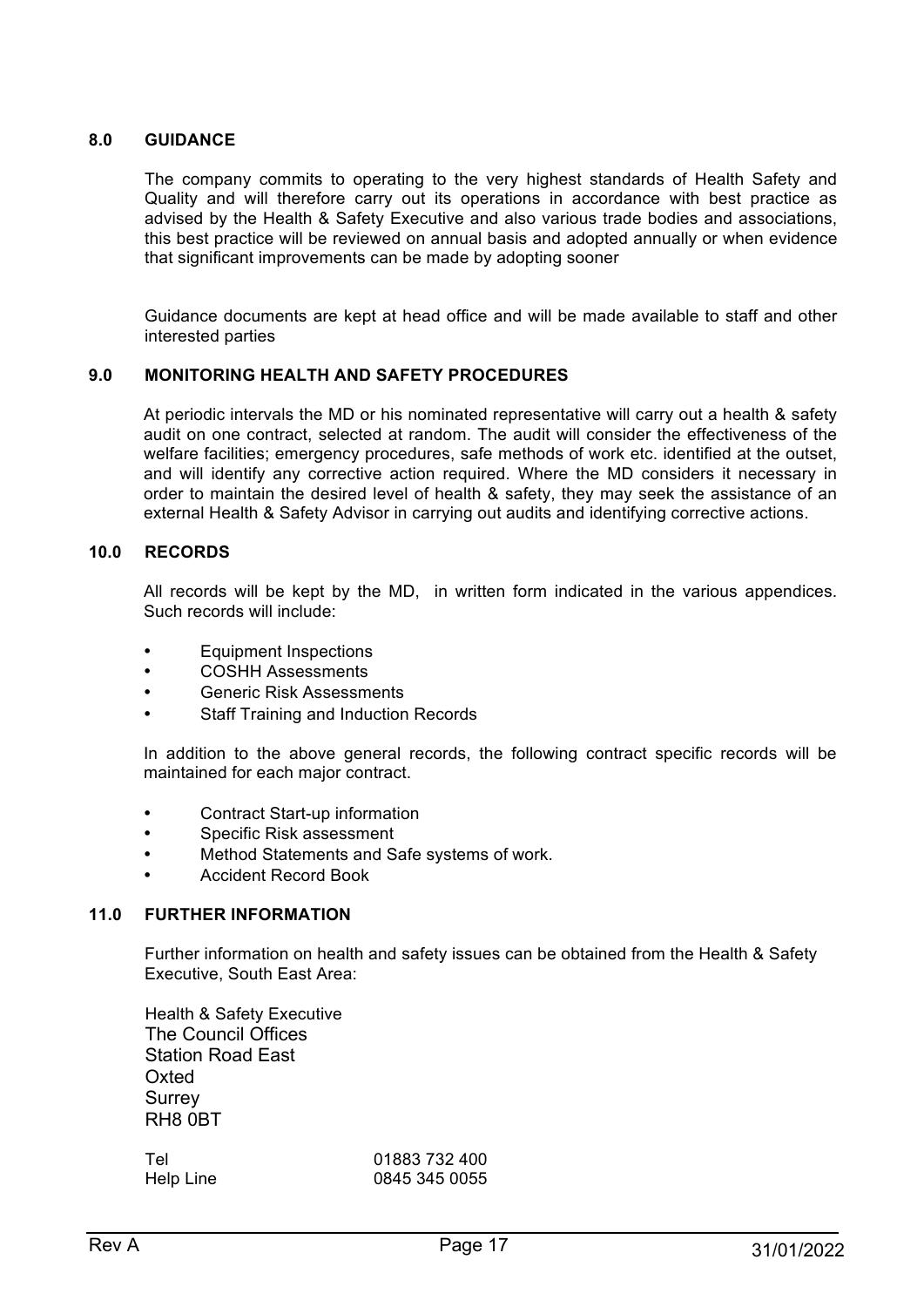| H&S Information Line    | 0300 003 1747 |
|-------------------------|---------------|
| Incident Contact Centre | 0345 300 9923 |

# **Employment Medical Advisory Service**

Health & Safety Executive Rose Court 2 Southwark Bridge London SE1 9HS

| Tel  | 020 7556 2100 |
|------|---------------|
| Fax: | 020 7556 2102 |

#### **12.0 CONCLUSION**

The above policy is designed to suit the construction services business to which it relates. Should the nature or size of the business change significantly this policy will be reviewed and up-dated, as appropriate.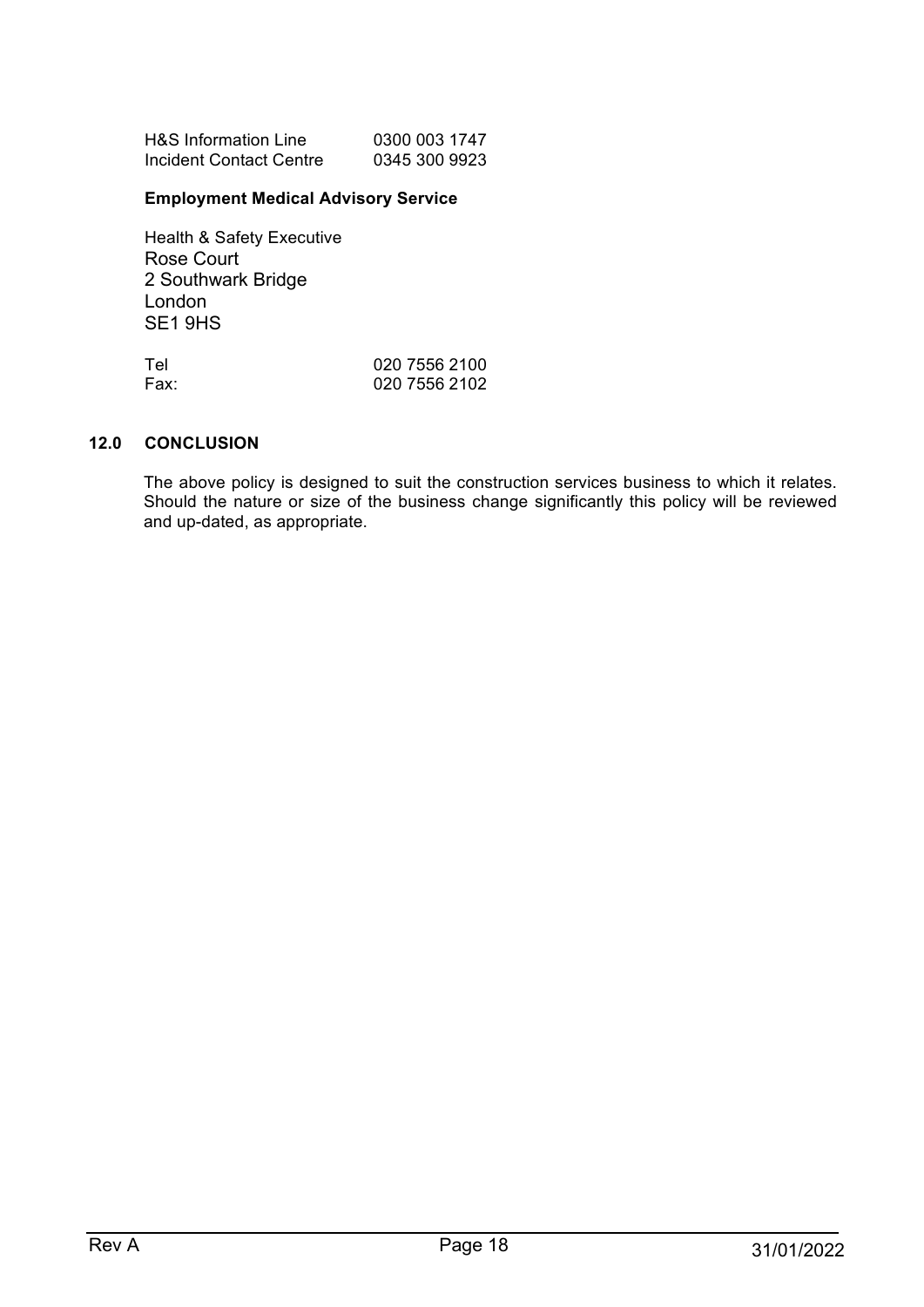#### **13.0 CDM POLICY STATEMENT**

Bonner Formwork will take all necessary measures to ensure high standards of safety, health and welfare at work for all our employees and sub-contractors in fulfilment of our mora I and legal responsibilities under the Health & Work, etc., Act 1974, the Management of Health & Safety at Work Regulations 1992, and the Construction (Design and Management) Regulations 2015.

The health and satety of our employees, sub-contractors and all those likely to be affected by our operations is the recognized responsibility of the Directors.

The company's safety policy details the responsibility of safety matters at all levels of management and is displayed to all employees and sub-contractors working for the company. Our policy sets out the company's safety standards and responsibilities and is reviewed at regular intervals to ensure that all changes in legislation are incorporated and that our procedures and their implementation remain effective.

The CDM regulations established a safety management network at all stages in the dtavelopment of a construction project. Responsibilities are imposed on the client to appoint a Princip.al Designer who is responsible to review designs and where possible safety rishs, ensure can-operation amongst all designers and prepare a health and safety plan.

The chain of responsibility for day to day matters on site is delegated from the Director\*: to the site managers who are charged with ensuring safe working practices throughout the co«rse of the contract and that the Health and Safety Plan is followed. This may involve instituting specific safety measures appropriate to the project and ensuring safe methods of work are adot ted by any specialist sub-contractors. The company will employ the services of HS Direct Ltd to provide specialist advice on all health and safety matters as well as making site inspections and reporting their findings to both site management and the Direclors. We are therefore able to ensure that our methods of working and high safety standards are maintained in line with our stated policy.

**Dean Bonner**  Managing Director Bonner Formwork

November 2017

Signed.... .. .........................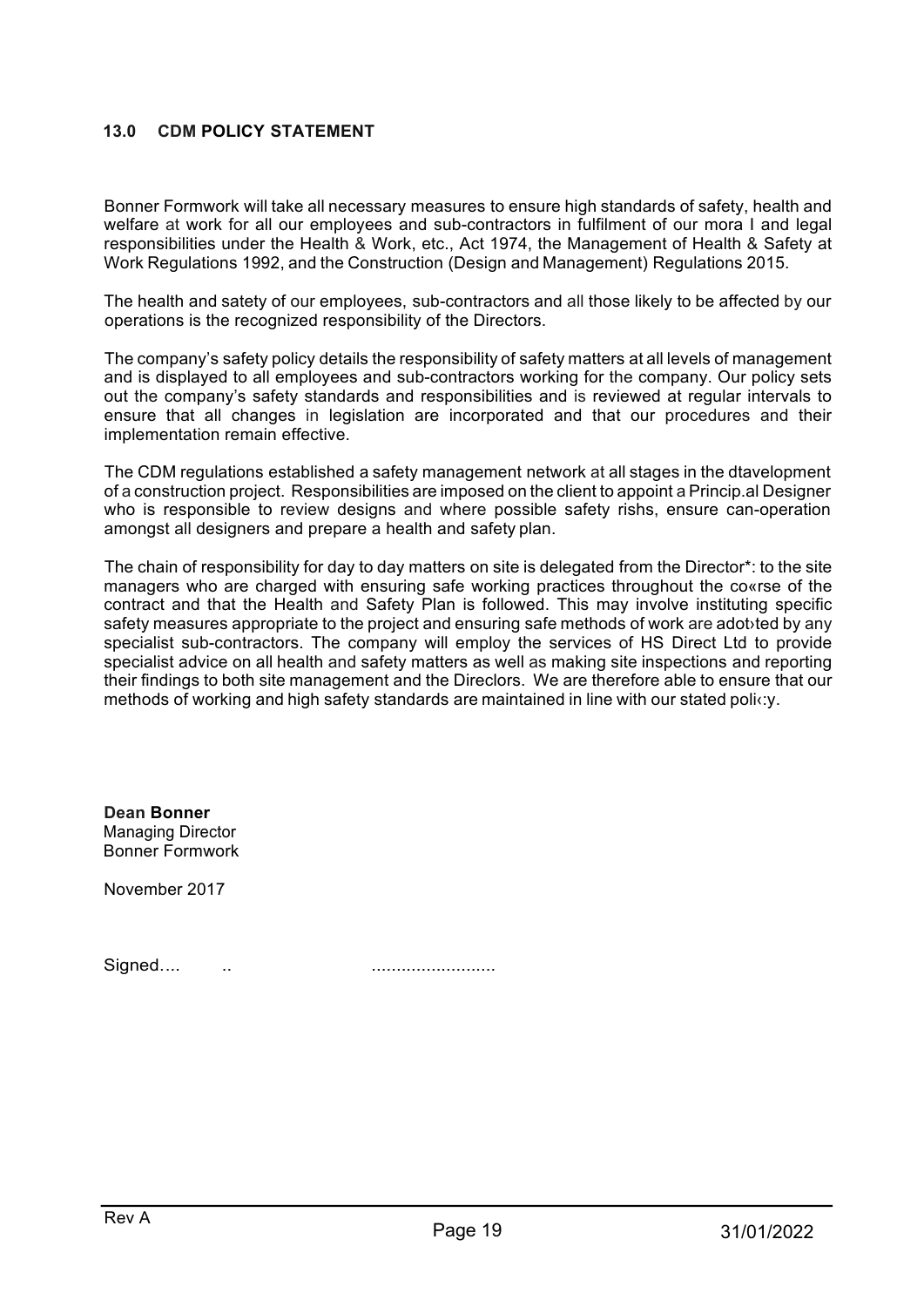# **14.0 ENVIRONMENTAL POLICY STATEMENT**

It is the policy of the company to ensure that all our activities are, so far as is possible, sensitive to all issues relating to the protection of the environment.

Environmental considerations are taken into account in all purchasing decisions. All plant, equipment and materials used by the company are, to the best of our knowledge environmentally friendly.

Good Housekeeping is the duty of all employees; waste material is disposed of responsibly.

All Company vehicles are run on unleaded fuel or diesel.

This policy is under constant review and whenever possible more environmentally friendly products or methods of work will be introduced.

Dean Bonner Managing Director Bonner Formwork

November 2017

Signed.......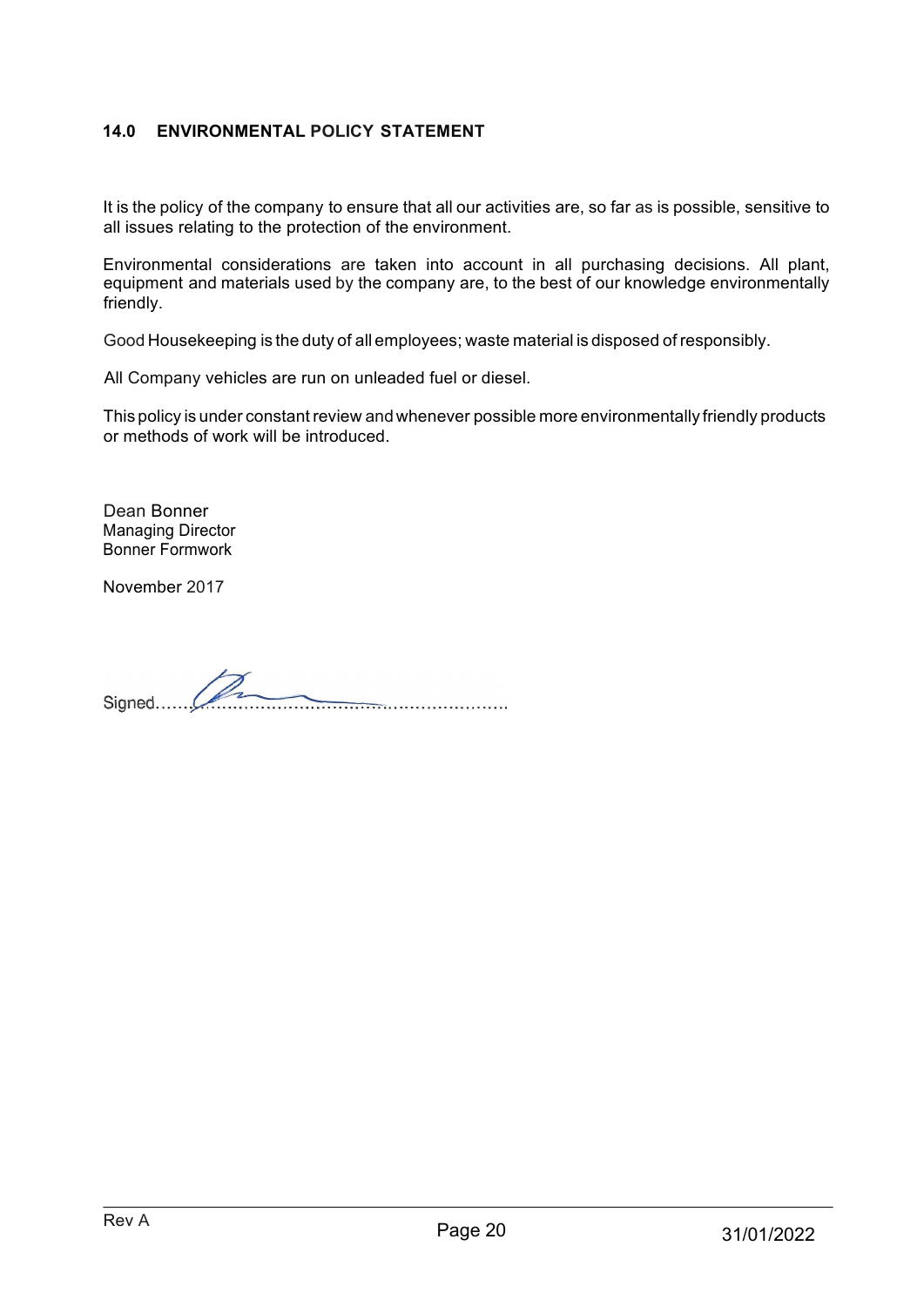# **15.0 STATEMENT OF POLICY ON ALCOHOL AND DRUGS**

Bonner Formwork are concerned about the dangers associated with misuse of alcohol or drugs by people in the workplace.

Under no circumstances are employees to attend work after using alcohol or narcotic drugs, be in possession of alcohol or drugs whilst on site or consume alcohol or drugs on the site.

Employees are also required to report to management any known side effects from prescribed medications.

This is incorporated in our health, safety and welfare policy and rules for staff. Any breach of this policy will be treated as gross misconduct and dealt with accordingly.

Dean Bonner Managing Director Bonner Formwork Limited

January 2022

Signed *Dean Bonner*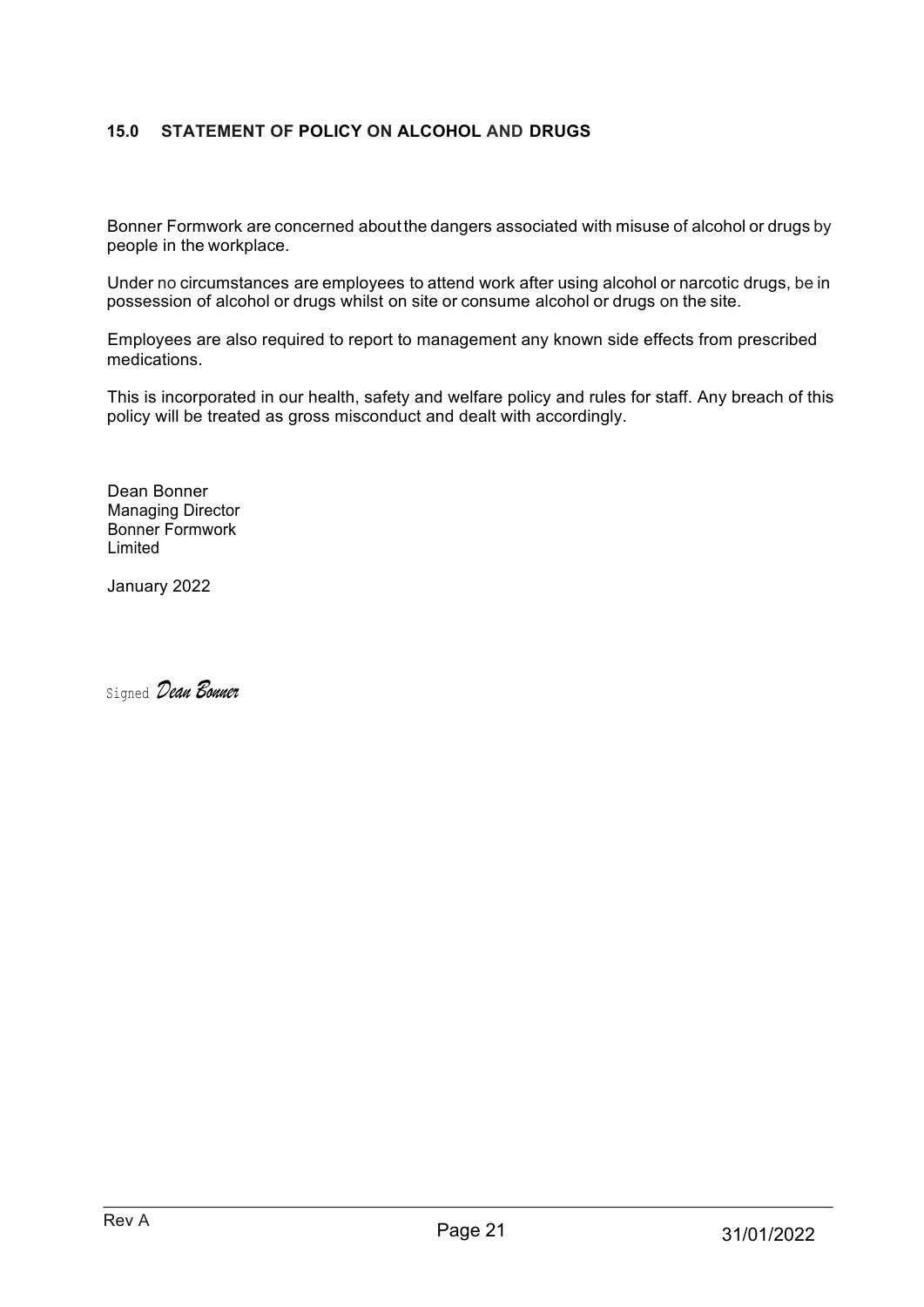# **16.0 HEALTH & SAFETY FORMS**